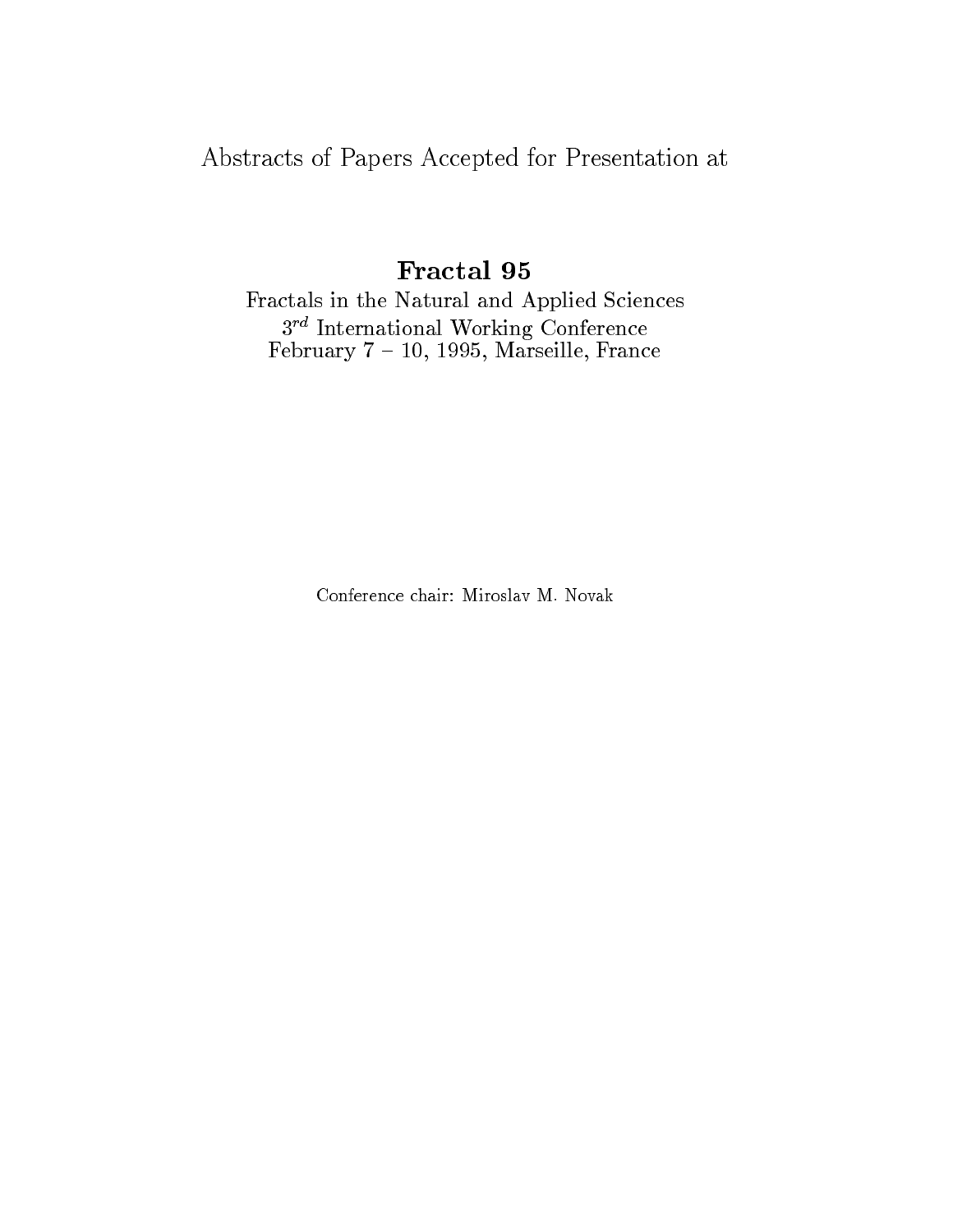#### Fractal Image Coding Using Luminance-Based Partitioning

S. Andonova, D. Popovic, J. Janneck, M. Kowalzik, and M. Behrmann Institute of Automation Technology University of Bremen, FRG Tel: +49 421 218 35 80Fax: +49 421 218 36 01email: andonova@theo.physik.uni-bremen.de

Abstract: In order to accelerate the procedure of capturing the similarity of image data in fractal image coding, a partitioning scheme, based on the spatial luminance distribution, is proposed. In the first step the image is partitioned using quad-tree technique, until the pre-selected size of coding unit (i.e the range block) is met. According to the luminance distribution within the range blocks, the midrange and the *edge* blocks are further classified as  $Z$ ,  $O$  or  $Y$  blocks. During the search for similar image parts, only the range and domain blocks of same type (i.e. shade, midrange or edge) and of the same  $Z, O, Y$  class are considered.

The algorithm of fractal image coding has been implemented for intraframe coding in a predictive interframe video coding scheme. It has been found that the time required for fractal coding using luminance-based partitioning is signicantly shorter than the time required for other partitioning schemes, that is of fundamental importance in video coding.

Keywords: fractals, fractal image coding, image compression, image partitioning, contractive image transformations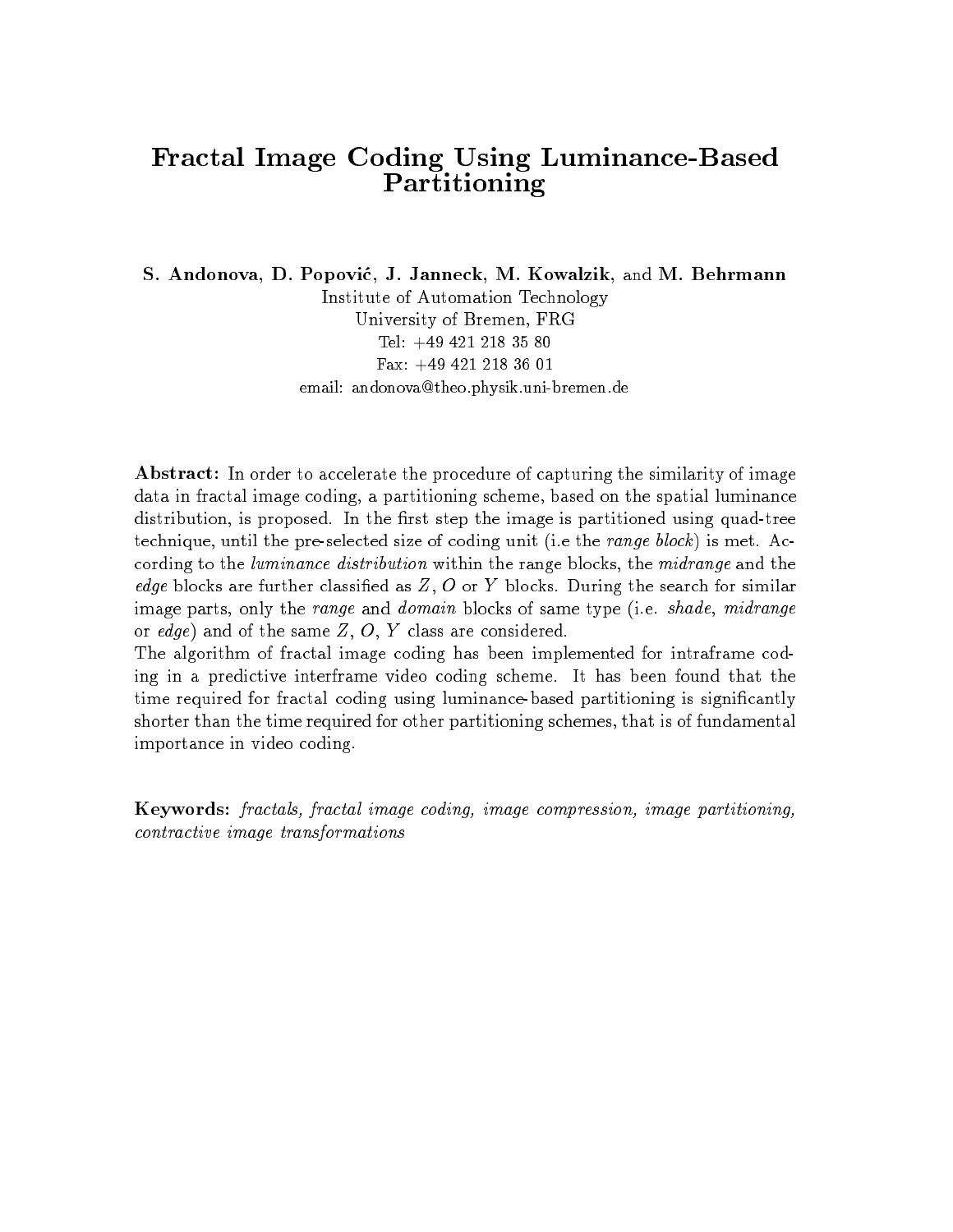# Scale Relativity: Many-Particle Schrödinger Equation

Laurent Nottale CNRS, DAEC, Observatoire de Paris-Meudon F-92195, Meudon Cedex, France

Abstract: After having stated the principle of scale relativity and summarized the new scale-dependent mathematical tool that we use in order to implement it, we first recall how giving up the hypothesis of differentiability of space-time implies its fractal structure and allows one to recover the one-particle quantum mechanics. Then we obtain the Hamiltonian form of the Schroedinger equation from the same grounds, and finally apply this result to the many-identical particle problem.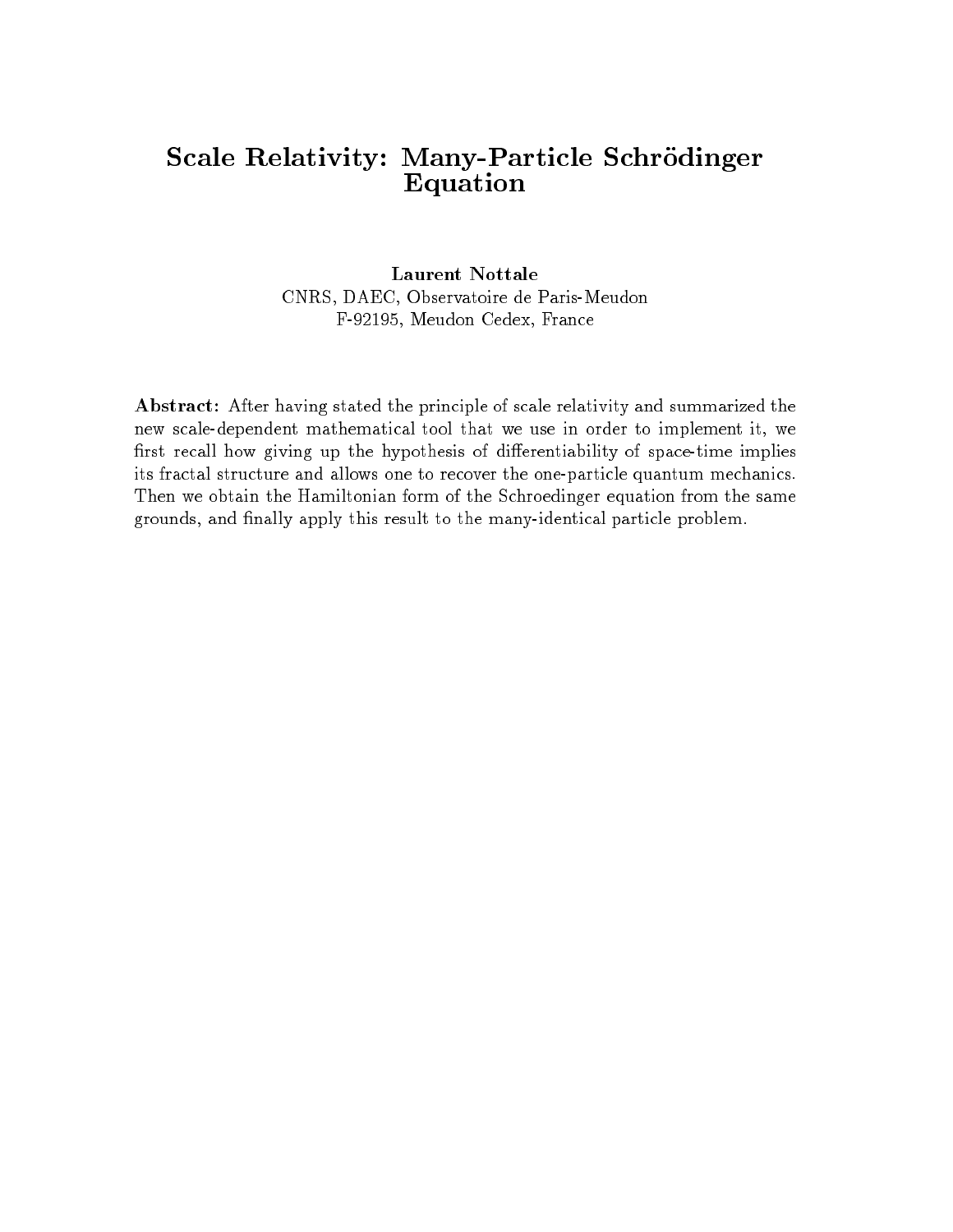#### The Use of the Fractal Dimension in Images for Plant Recognition

Reyer Zwiggelaar and Christine R. Bull Silsoe Research Institute, Wrest Park Silsoe, Bedford MK45 4HS, UK tel. +44 (0)525 860000 x2520fax.  $+44$  (0)525 861461 email zwiggelaar@afrc.ac.uk

Abstract: Fractal information from images can be used as a tool for plant recognition. Depending on the application plant images at various scales can be used. For the distinction between certain weeds in row crops images with a low number of plants (excluding total canopy cover) are used. To determine the fractal Hausdorff dimension links with the Fourier transform are exploited. However, scatter in the power spectrum is reduced by integration in the spatial frequency domain over band-limited spatial filters. Using this approach the Hausdorff dimension is determined for whole images and subsets of these images. The usefulness of the resulting fractal dimension information as a tool for image segmentation and crop versus weed recognition are discussed.

Keywords: Plant images, Hausdorff dimension, spatial frequency integration, plant discrimination.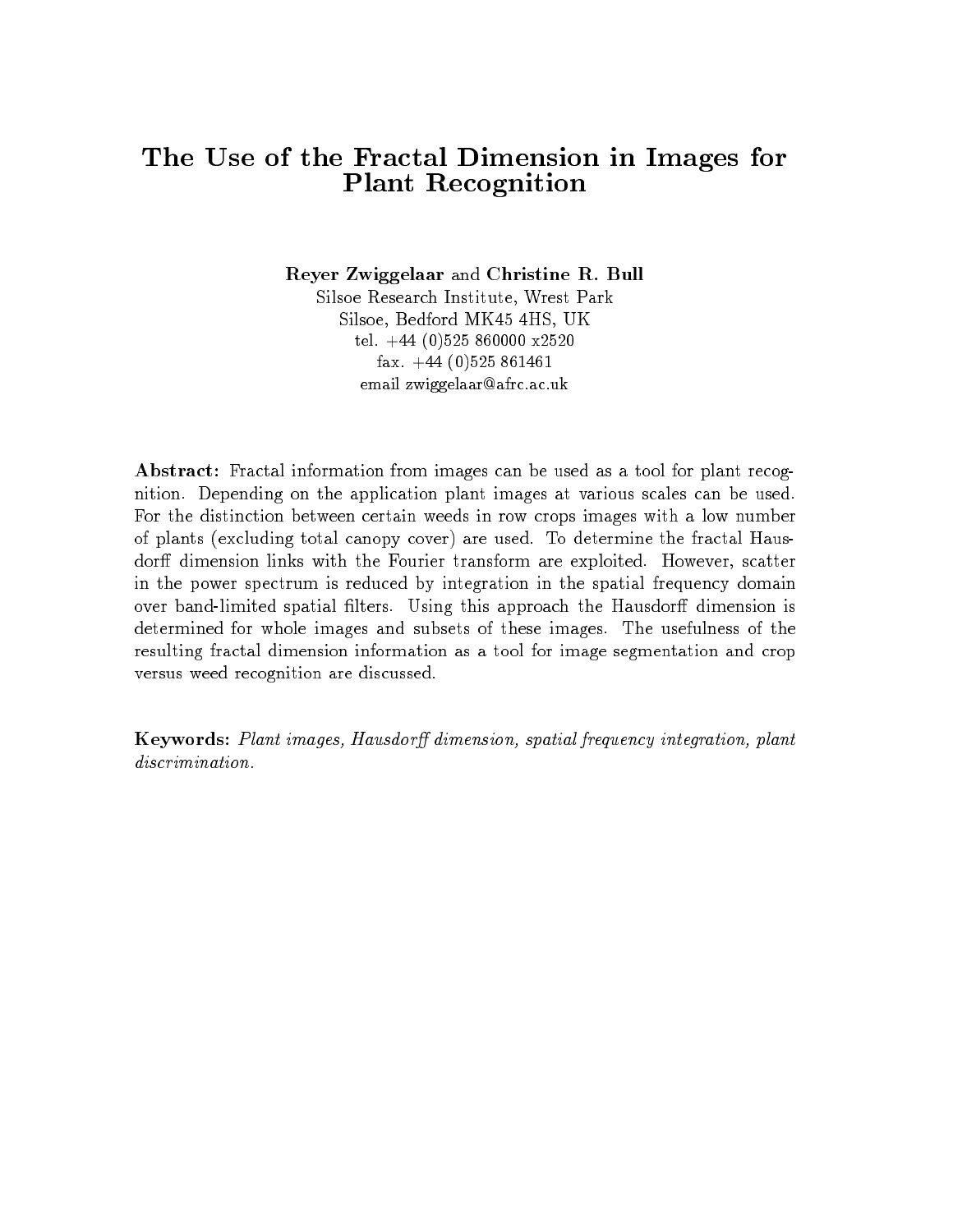#### Tumour Shape and Local Connected Fractal Dimension Analysis in Oral Cancer and Pre-cancer

G. Landini and J. W. Rippin Oral Pathology Unit, School of Dentistry, University of Birmingham St. Chad's Queensway, Birmingham B4 6NN, UK

Abstract: The local complexity of the epithelial-connective tissue interface (ECTI) in normal tissues, epithelial dysplasia and squamous cell carcinoma of the floor of the mouth was investigated using the concept of local connected dimension. It was found that the distribution of the local dimensions of the ECTI alone can classify the three types of histopathological diagnoses (normal, dysplasia and carcinoma) with 85to produce a colour-coded dimensional image of the ECTI that permits the automatic location of supposedly "higher risk" areas.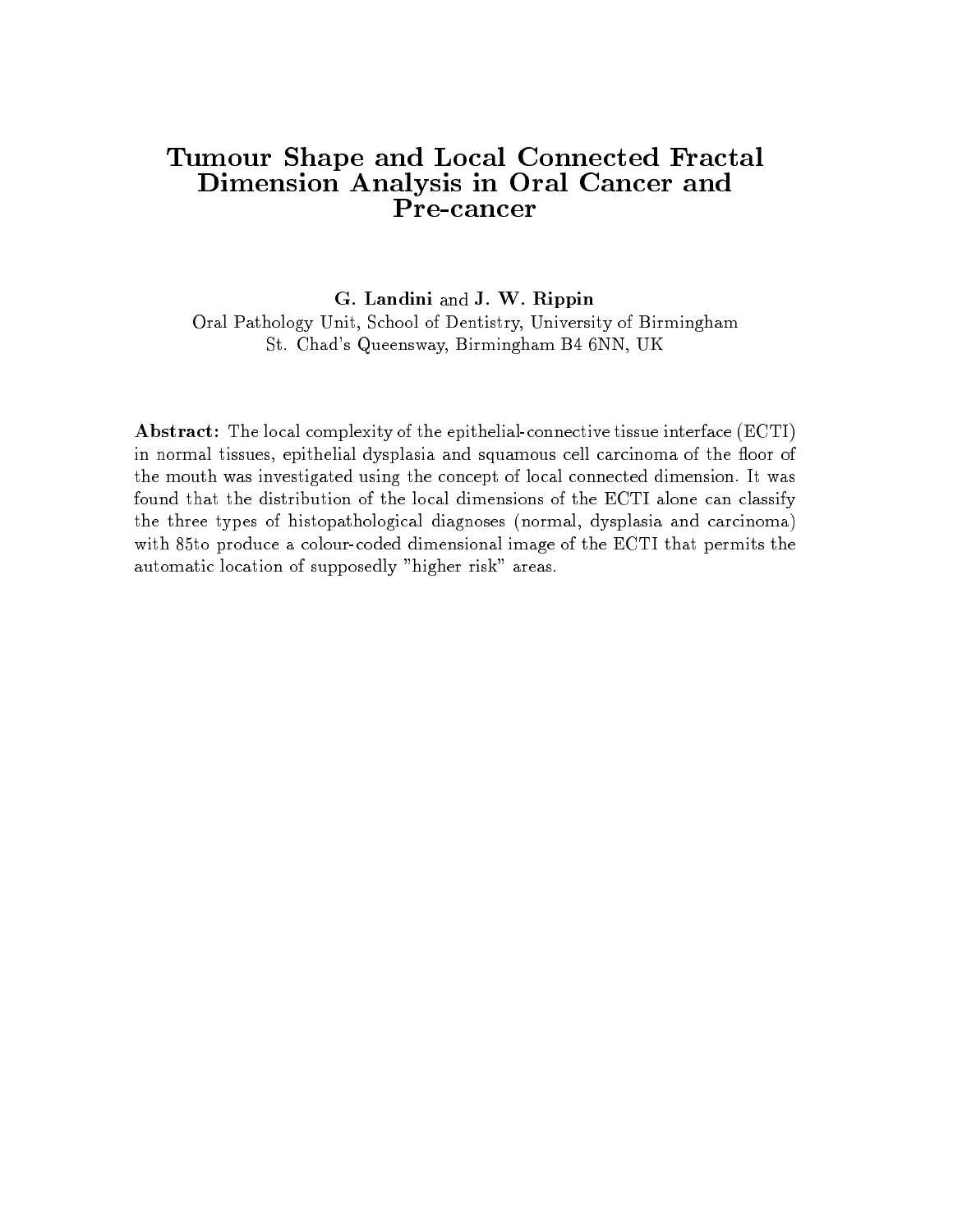#### The Solution of the Inverse Fractal Problem Applied to a Self-affine Fractal with the Help of Wavelet Decomposition

Z.R. Struzik, E.H. Dooijes and F.C.A. Groen Department of Computer Science, University of Amsterdam Kruislaan 403, 1098 SJ Amsterdam, The Netherlands tel:  $+31$  20 5257522,  $+31$  20 5257523 or  $+31$  20 5257463 fax: +31 20 5257490email: zbyszek@fwi.uva.nl, edoh@fwi.uva.nl, groen@fwi.uva.nl

Abstract: We solve the inverse fractal problem for self-affine functions in  $\mathbb{R}^2$  by means of recovering the maps with which the function was created. A suitable representation is used - wavelet maxima bifurcation representation - derived from the continuous wavelet decomposition which possesses translational and scale invariance. It allows us to uncover the invariance with respect to position and scale in the case of the self-affine fractal, and may also prove itself useful in other applications involving analysis of scale dependent features. Two algorithms are presented which give satisfactory results for the self-ane fractal and which potentially can be applied to a variety of fractal types in order to solve the related inverse fractal problem. Keywords: inverse fractal problem, wavelet transform, wavelet maxima bifurcation,

 $representation, self-affine fractals$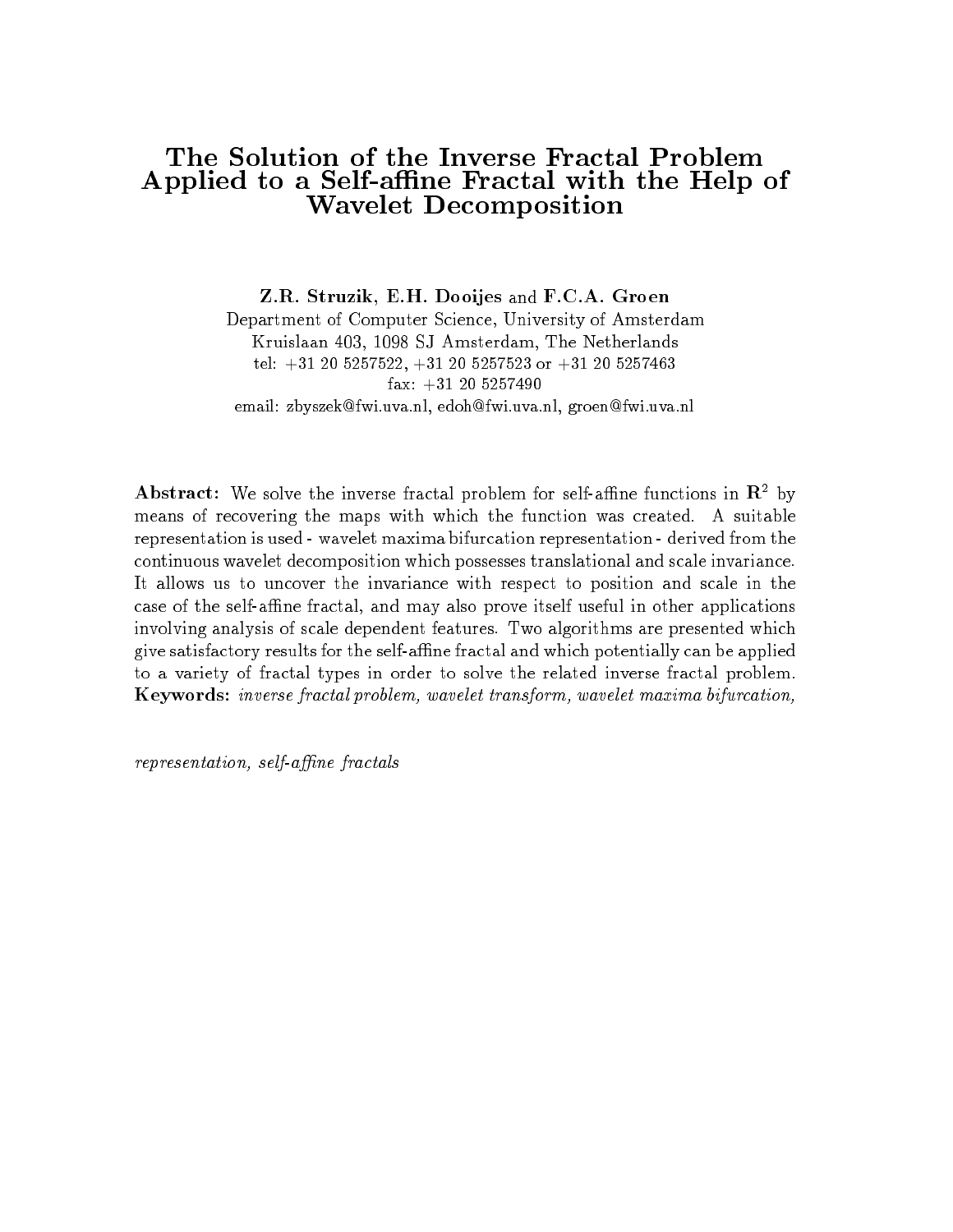## Qualitative Analysis of Human Blood Based on Elements of Fractals

M.V. Kurik and S.F. Lyuksyutov Institute of Physics, Ukrainian Academy of Sciences Prospect Nauki 46, 252 650 Kiev, Ukraine email: vasnet@oqe.ip.kiev.ua and ukrlib@gluk.apc.org

Abstract: It has been shown experimentally that healthy red blood cells can create fractal clusters with the dimension 2,5 after the process of mophilisation of the blood. It was found that the blood of some children suffer against blood diseases acquired after Chernobyl accident has a fairly uniform distribution of the red blood cells.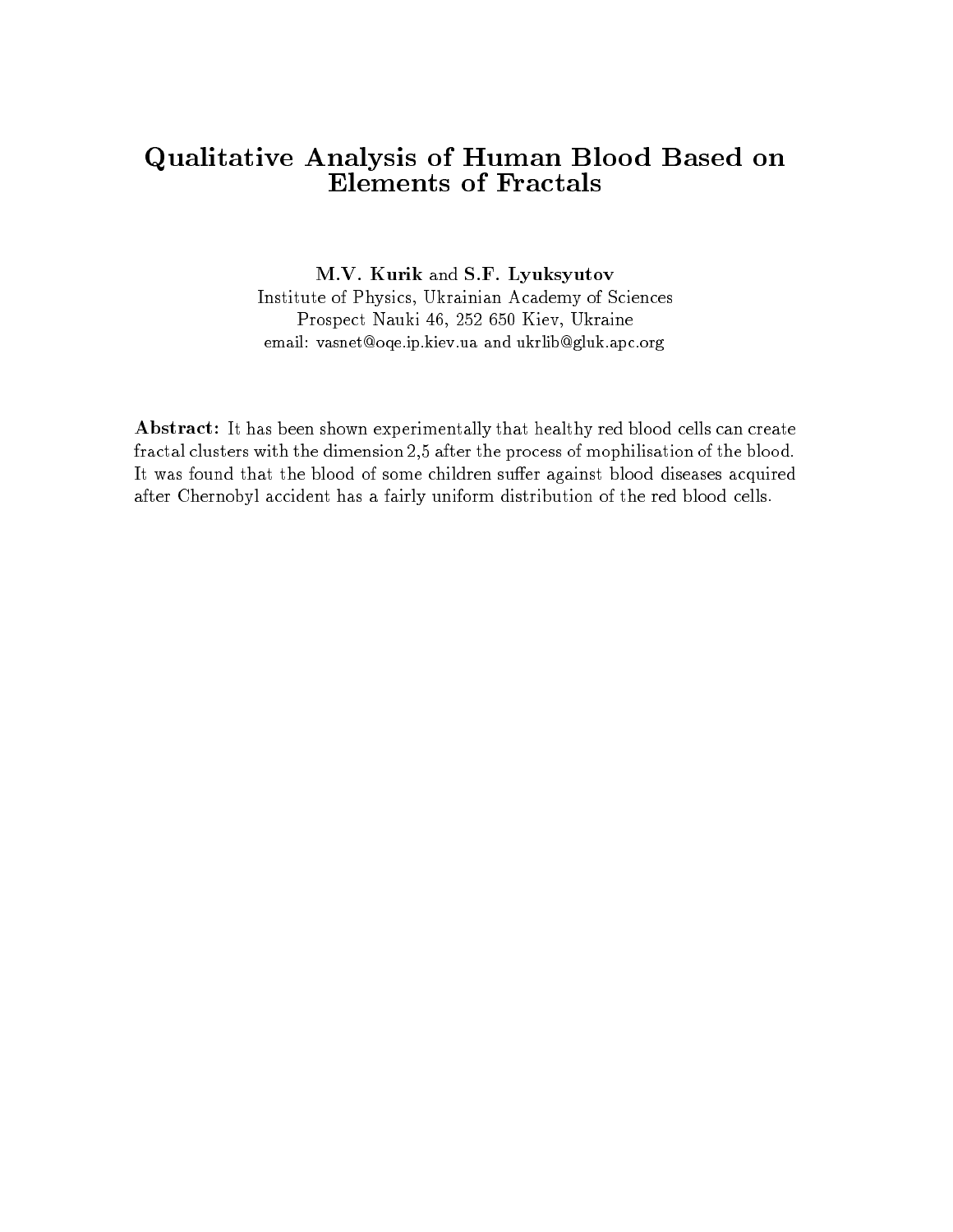#### Fractal Properties of Relaxation Clusters and Phase Transition in a Stochastic Sandpile Automaton

#### S. Lubeck

Theor. Tieftemperaturphysik, Universitat Duisburg Lotharstr.1, 47048 Duisburg, Germany email: sven@hal6000.thp.Uni-Duisburg.de

Jozef Stefan Institute, University of Ljubljana P.O. Box 100, 61111-Ljubljana, Slovenia

and

K. D. Usadel Theor. Tieftemperaturphysik, Universitat Duisburg Lotharstr.1, 47048 Duisburg, Germany

Abstract: We study numerically the spatial properties of relaxation clusters in a two dimensional sandpile automaton with dynamic rules depending stochastically on a parameter  $p$ , which models the effects of static friction. In the limiting cases  $p = 1$  and  $p = 0$  the model reduces to the critical height model and critical slope model, respectively. At  $p = p_c$ , a continuous phase transition occurs to the state characterized by a nonzero average slope. Our analysis reveals that the loss of finite average slope at the transition is accompanied by the loss of fractal properties of the relaxation clusters.

Keywords:Self-organized criticality, sandpile automata, relaxation cluster, fractal dimension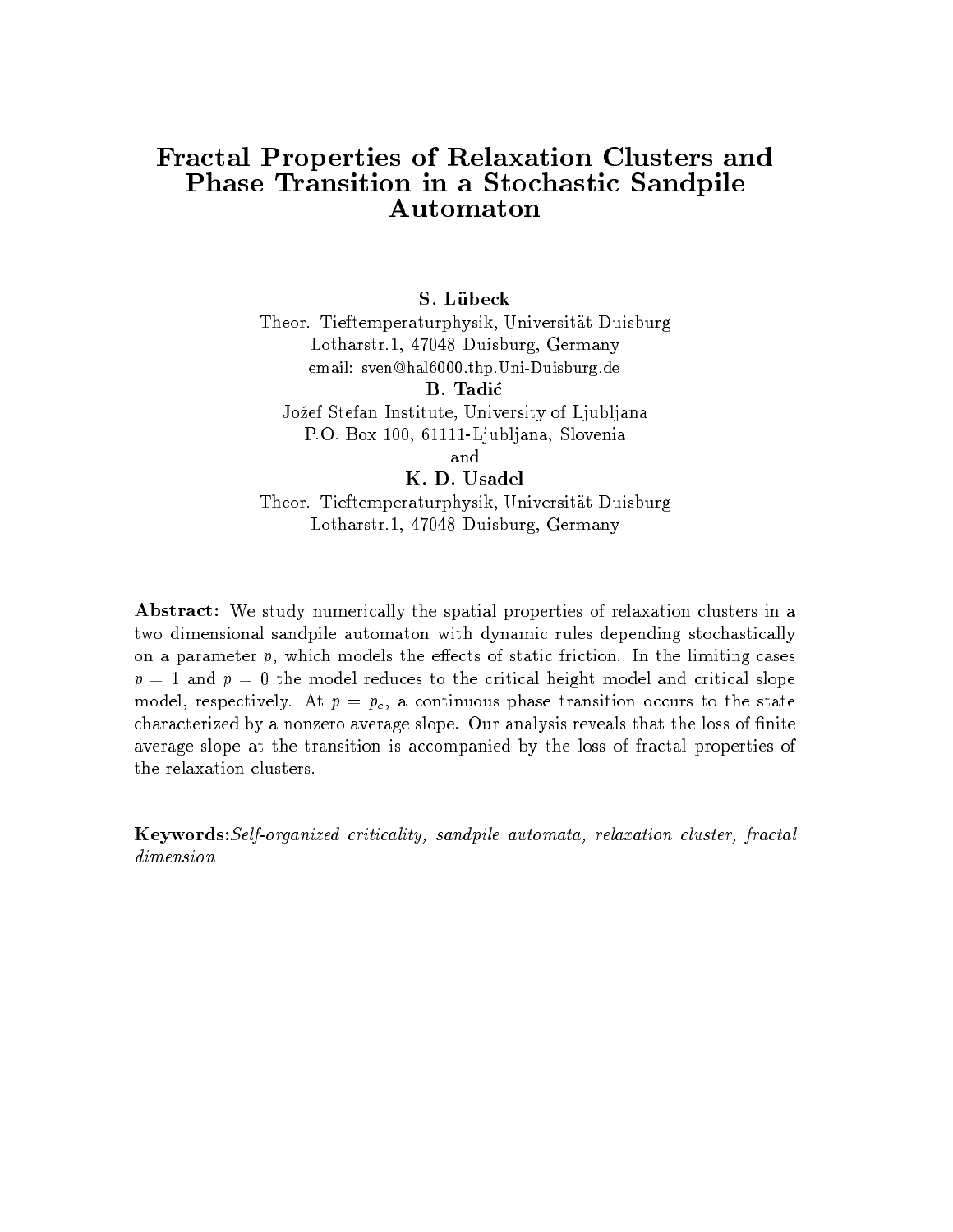#### Absorption Spectra and Photomodication of Silver Fractal Clusters

Yu. E. Danilova and V. P. Safonov

Institute of Automation and Electometry, Russian Academy of Sciences Siberian Branch, Novosibirsk, 630090, Russia email: safonov@iaie-phys.nsk.sufax: (3832) 354-851 tel: (3832) 351-044

Abstract: Absorption spectra shape of silver colloid aggregates are studied in combination with electron microscopic investigation of the samples. The experimental results, concerned with the selective photomodification of silver fractal clusters are reported. A correlation was made between the experimental results and the scaling theory of the optical absorption of fractal clusters. It was found that absorption spectrum shape of quasi-percolated aggregates in a silver colloid corresponds to the power law. The optical spectral dimension was found to be  $d_0 \approx 0.5 \div 0.7$  for different realizations of colloid. The results of the spectral hole burning experiments are in a qualitative agreement with the estimations, based on the concept of localized collective dipolar states in a cluster.

Keywords: fractal clusters, absorption, photomodication, scaling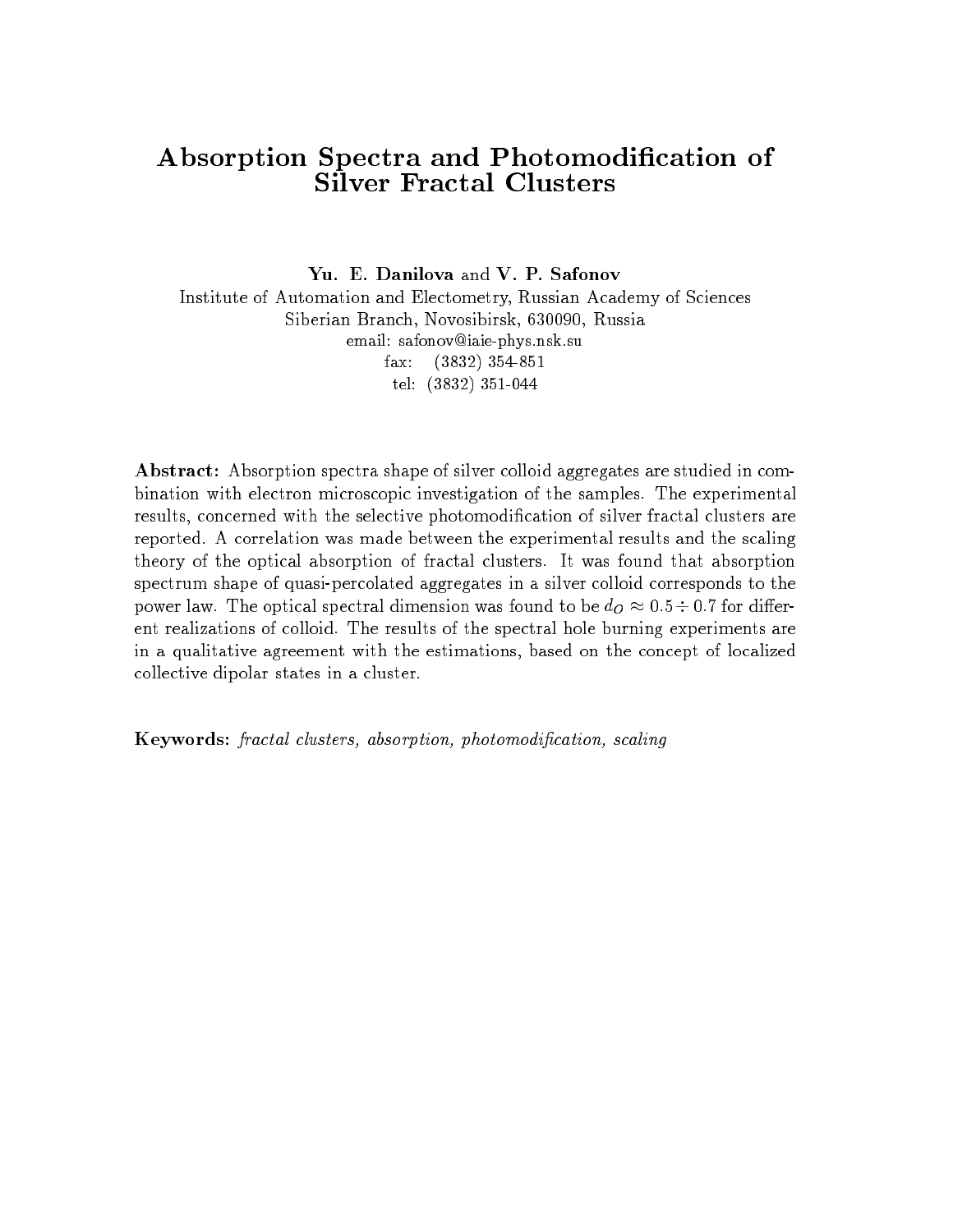# **Fractal Growth of Bacterial Colonies**

M. C. Ruzicka, M. Fridrich Inst. of Chemical Process Fundamentals, Czech Academy of Sciences Prague 16502, Czech Republic and M. Burkhard Inst. of Physiology, Czech Academy of Sciences Prague 14220, Czech Republic

Abstract: Complex growth patterns of bacteria on solid agar were studied. The colonies were found to be not self similar ob jects, although the contrary was believed. Their two-fold fractal structure was revealed. Two different mechanisms governing the pattern formation below and above a certain critical scale were specified. A scenario of a colony development was suggested.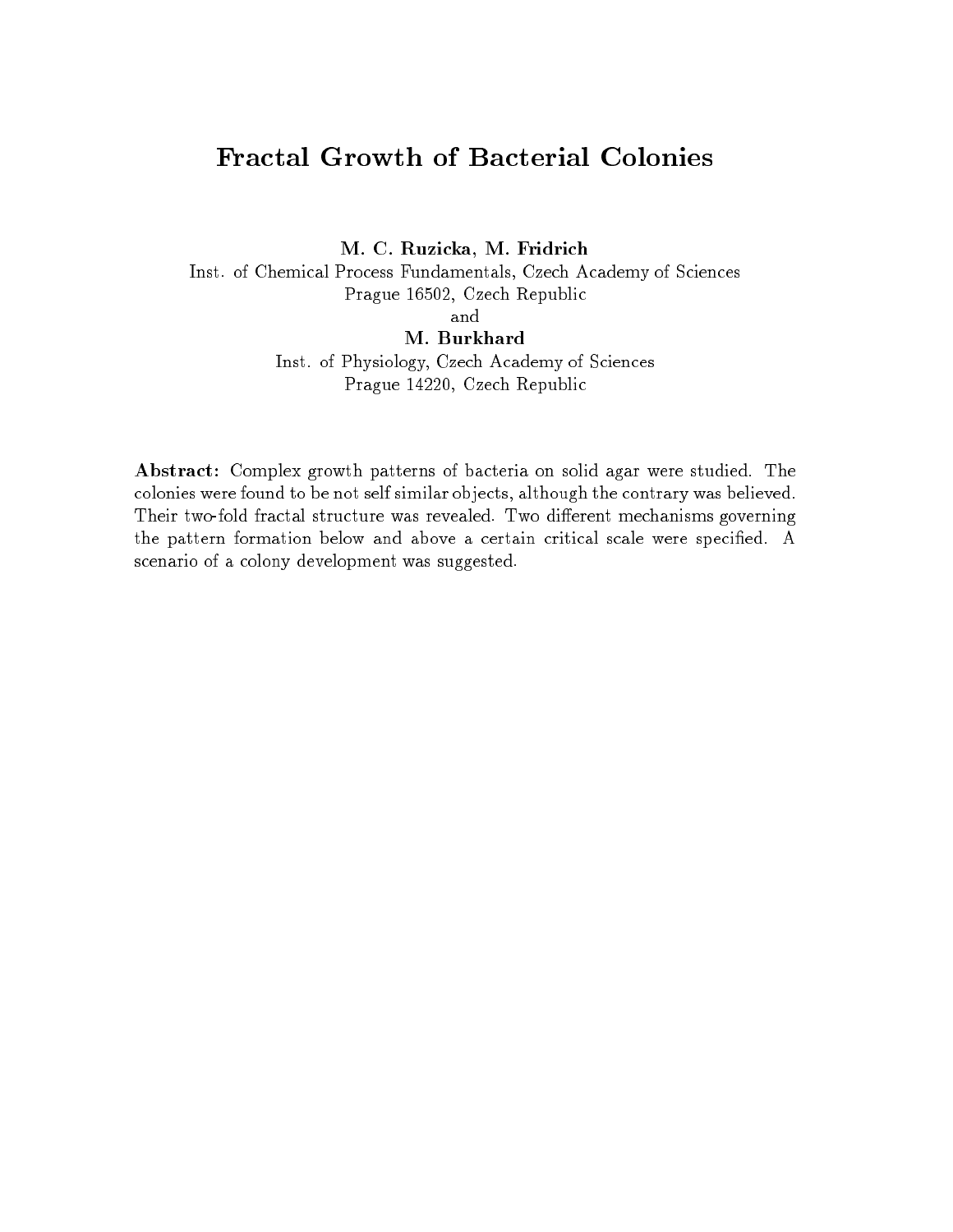#### Stochastic L-System Applied to the Calculation of the Leaf Area of a Shrubby Legume for Forage (Chamaecytisus ruthenicus, F. ex Wol.)

Ana M. Tarquis<sup>1</sup> and Fernando Gonzalez-Andres<sup>2</sup> <sup>1</sup> Dept. of Applied Mathematics and <sup>2</sup> Dept. of Plant Biology E.T.S. Ingenieros Agronomos (U.P.M.) Ciudad Universitaria s.n. 28040 Madrid - SPAIN email: C0245005@VEC.CCUPM.UPM.ES

Abstract: A stochastic and deterministic L-system was developed to calculate the total leaf area of a shrubby legume used for forage at the end of each growing season. Several tables were defined to describe the structure (topology) and the physiology of the plant for each life cycle. In order to include the influence of the field temperature, several parameters were related to it. Also a growth function for the deterministic model was defined and applied for a bracketed L-system.

Keywords:TL-systems, stochastic, branching pattern, growth function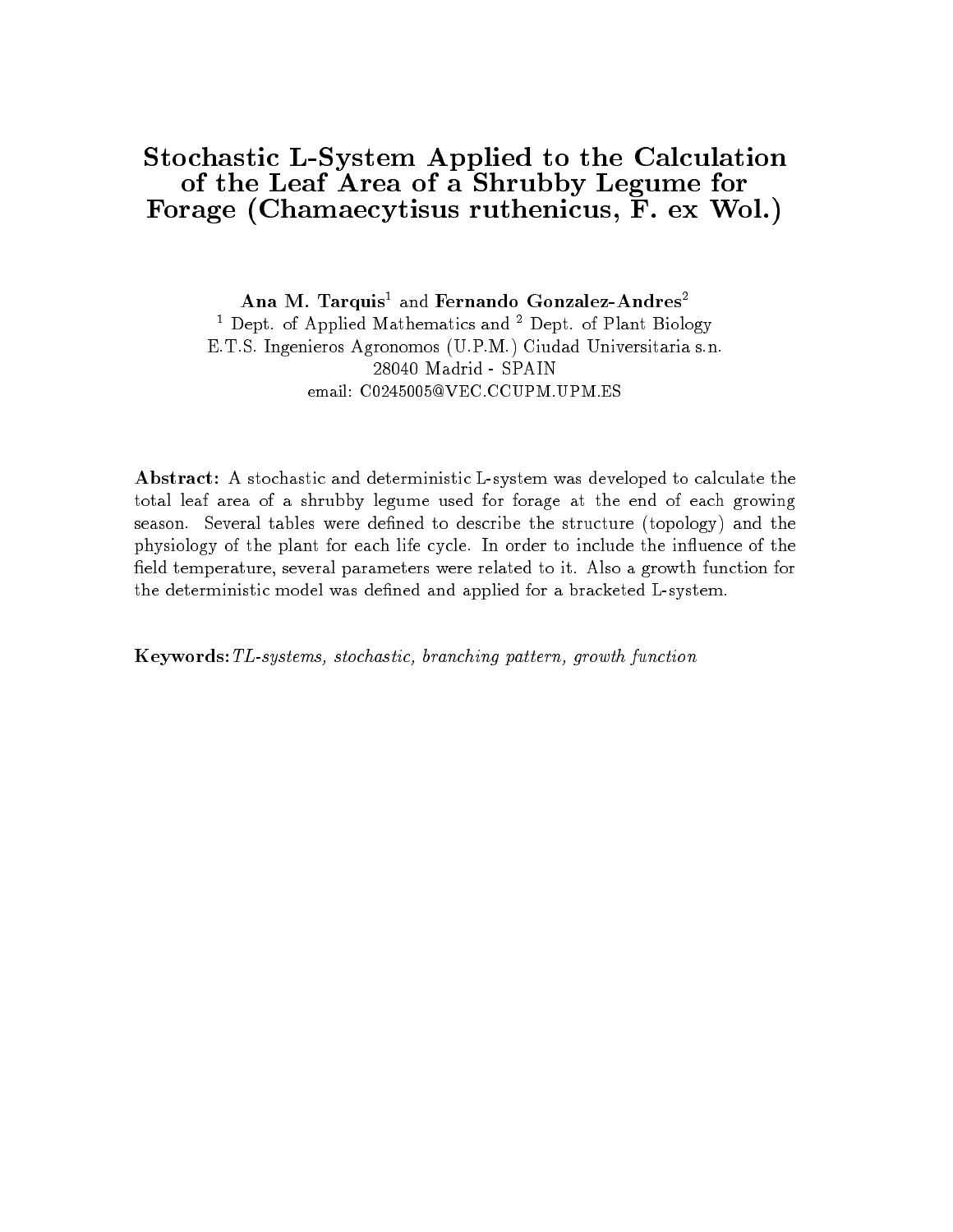#### Some Remarks on Phase Transitions and Their Disappearance in the Descriptions of **Multifractal Sets**

Chi-Ging Lee, Hsen-Che Tseng, and Hung-Jung Chen Department of Physics,National Chung-Hsing University Taichung402, Taiwan, ROC

Abstract: For a family of skew Ulam maps,the cycle expansion theory guarantees more accurate location of transition points.Using this approach,we have found that the disappearance of phase transitions has an interesting scenario.

Keywords: cycle expansions,multifractal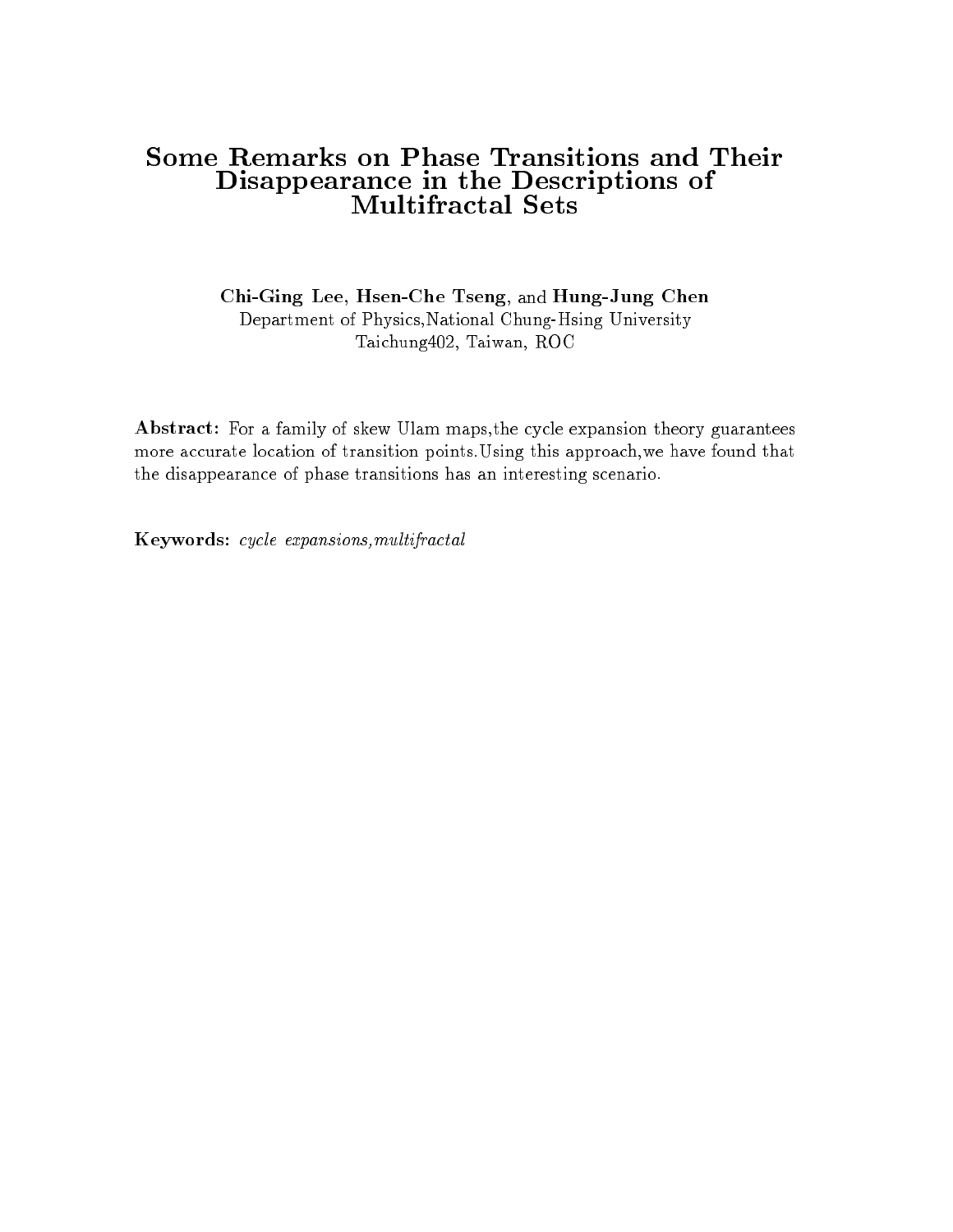#### Chemically-Controlled Reaction Kinetics on Fractals: Application to Proton Exchange in Proteins

T. Gregory Dewey Department of Chemistry, University of Denver Denver, CO 80208, USA tel: (303)-871-3100fax: (303)-871-2254email: gdewey@cair.du.edu

Abstract: The effect of fractal diffusion on chemically- controlled reactions in solutions is considered. A general mechanism is examined that consists of a two step process. First the reactants diffuse together to form an "encounter complex." This is followed by the collapse of the complex to the final product. The first step is diffusion controlled and the second step is chemically controlled. For reactions on fractals the rate constants associated with the diffusive process will scale with time as  $t^{-h}$  where h is a constant between 0 and 1. The chemical processes are assumed to have time-independent rate constants. For reactions in which the encounter complex achieves a steady state, the differential equations governing the time course of the reaction can be solved exactly. At short times, the concentration of the reactants decays exponentially, reflecting the time constant of the chemical processes. At longer times, the decreasing diffusive rate constants result in the process being diffusion controlled. A stretched exponential of the form,  $exp(-\kappa t^2)$ , is observed. Approximate solutions for the pre-steady state behavior of the system are also determined. These theoretical results are applied to the analysis of proton exchange kinetics in proteins. Exchange kinetics are modeled as a reaction in the boundary volume of a fractal.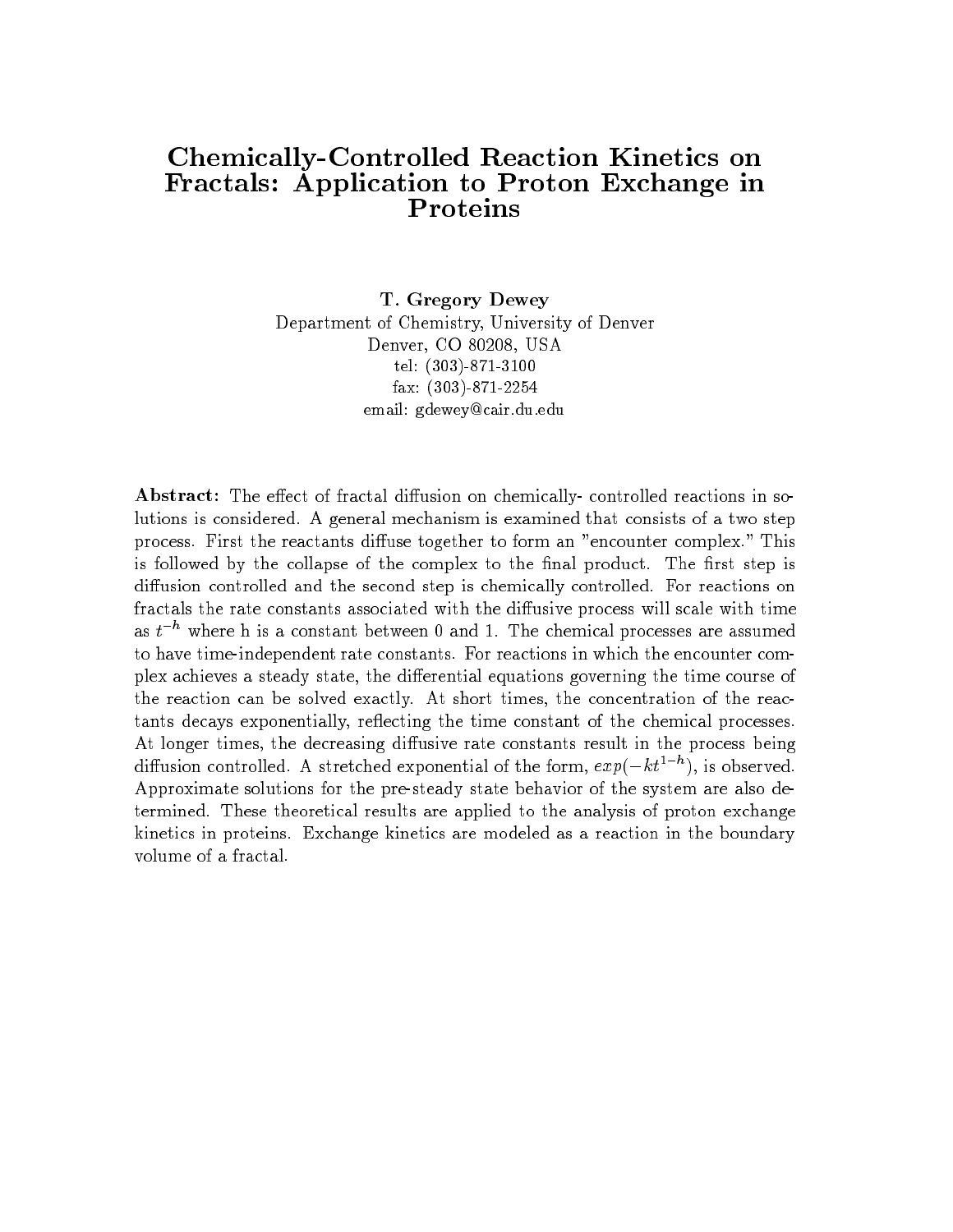### Variogram and Wavelet analysis of a cloud field advected by a baroclinic flow

C. Serio<sup>1</sup> and V. Tramutoli<sup>2</sup> 1Dipartimento d'Ingegneria e Fisica dell'Ambiente, Universita della Basilicata Potenza, Italy <sup>2</sup>Facoltá di Scienze, Università della Basilicata Potenza, Italy

Abstract: In this paper scaling laws in a relatively homogeneous cloud system generated and advected by a strong baroclinic instability have been investigated. The observations consist in an infrared satellite image with a spatial (horizontal) resolution of about 1 km. The presence of two sizeable and unmistakable scaling regions, one extending from 4 to 15 km and characterized by a power law with an exponent close to 1, the other stretching from 20 km up to 100 km and characterized by a power law with exponent close to 1/3, have been revealed by variogram analysis. These two scaling laws are in agreement with the idea of universality of the turbulent motion and also suggest the presence of a self-similar structure. To explore this possibility, wavelet transform analysis at different spatial scales has been used. Our findings are that self-similarity is present at the smallest scales, but this universal characteristic is masked by non-universal effects which influence the homogeneity of the underlying turbulent motion.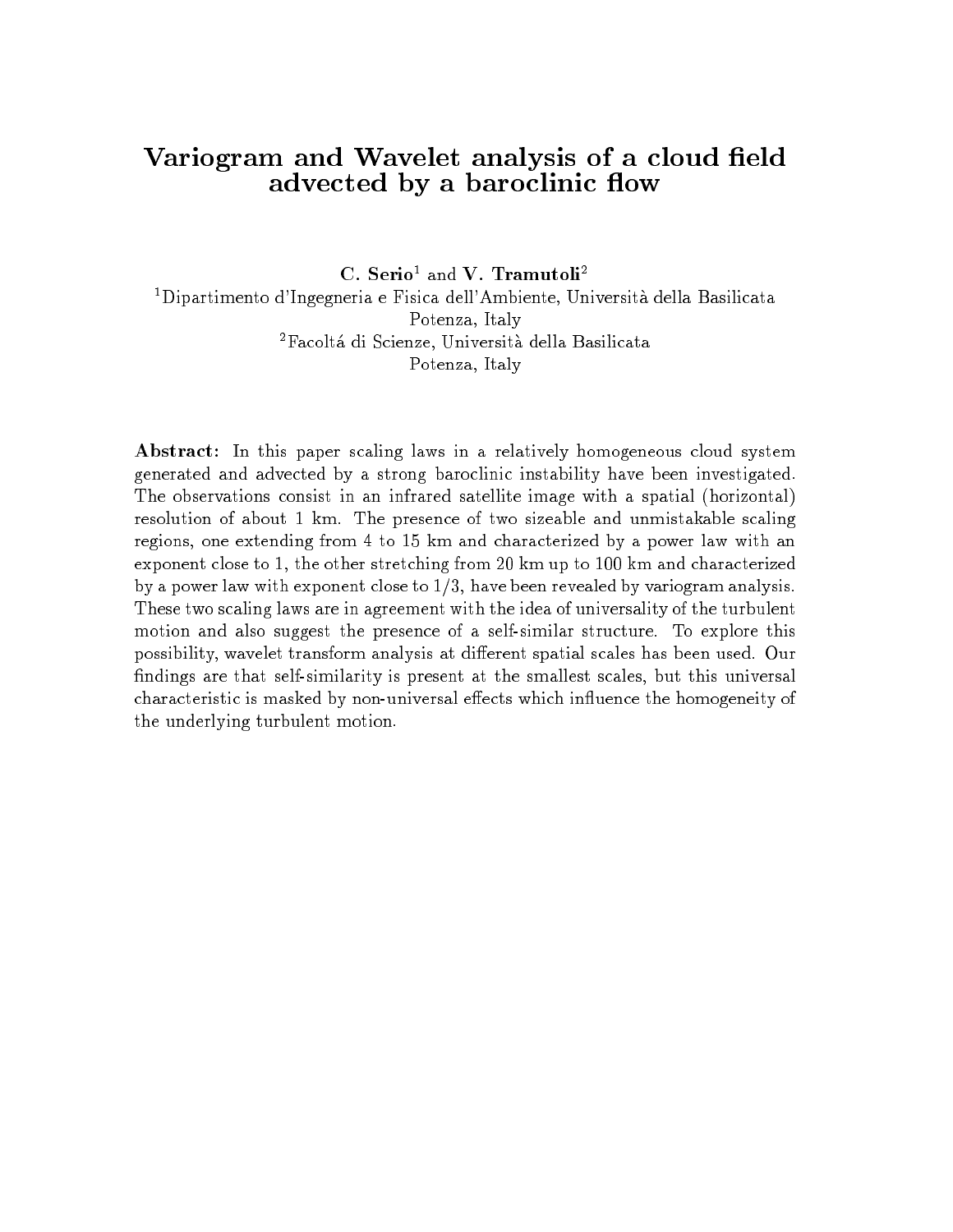#### Some Experimental Results in Viscous Fingering

S. Obernauer, A. D'Onofrio and M. Rosen

Grupo de Medios Porosos, Facultad de Ingeniería, Universidad de Buenos Aires Paseo Colón 850, C.P 1063 Capital Federal, Argentina

Abstract: We show experimental results carried out to analyze viscous instabilities in an isotropic porous medium consisting of glass spheres packings. In all cases the sample was first saturated with a polymer dispersion (xanthan) at different concentration and then flooded with dyed water. A rich variety of patterns was found. The results obtained have shown the crucial influence of the fluid viscosity ratio in the resulting structure. For values larger than 100 a fractal behavior is observed. A modication to the density-density correlation function is also proposed to take into account the dependence of the fractal dimension with the relative position on the structure. The fractal dimension was measured on bands along the structure and values different are found.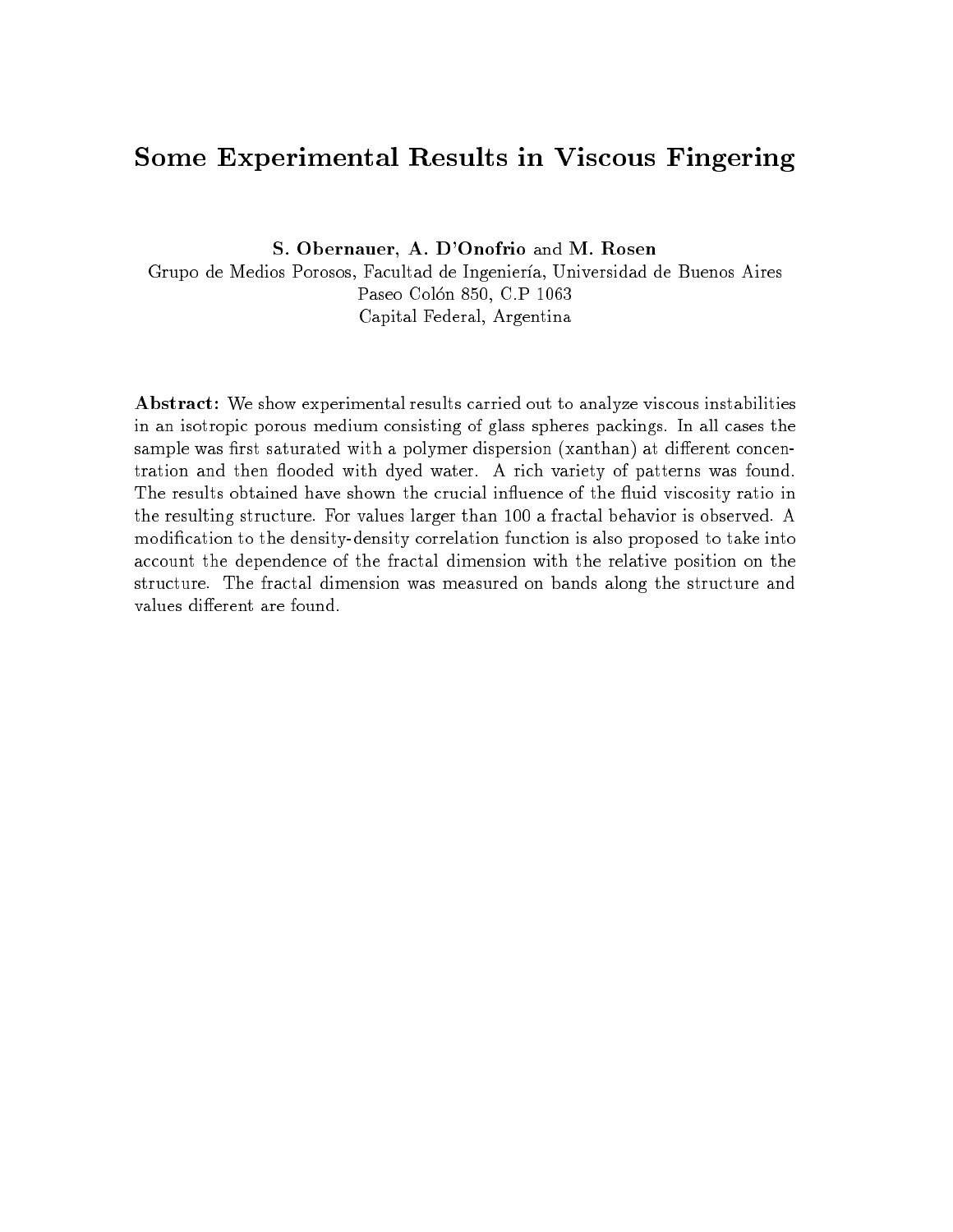## Interface roughening in magnetic systems with quenched disorder

M. Jost and K.D. Usadel Theoretische Tieftemperaturphysik, Universitat Duisburg, Lotharstr.1, 47048 Duisburg, Germany email: mjt@thp.Uni-Duisburg.DE and usadel@thp.Uni-Duisburg.DE

Abstract: The kinetic roughening of an interface between spin-up and spin-down domains in a model with non-conserved scalar order parameter with quenched disorder is studied numerically within a discrete time dynamics at zero temperature. Starting from a flat interface in a two dimensional system the time evolution of the height correlation function and of the width of the interface is analyzed. It is found that the interface is rough on length scales smaller than a characteristic length  $\Delta$ which depends on the degree of disorder. A novel scaling ansatz for this situation is proposed and the data are analyzed within this framework.

Keywords:interface growth, kinetic roughening, model A dynamics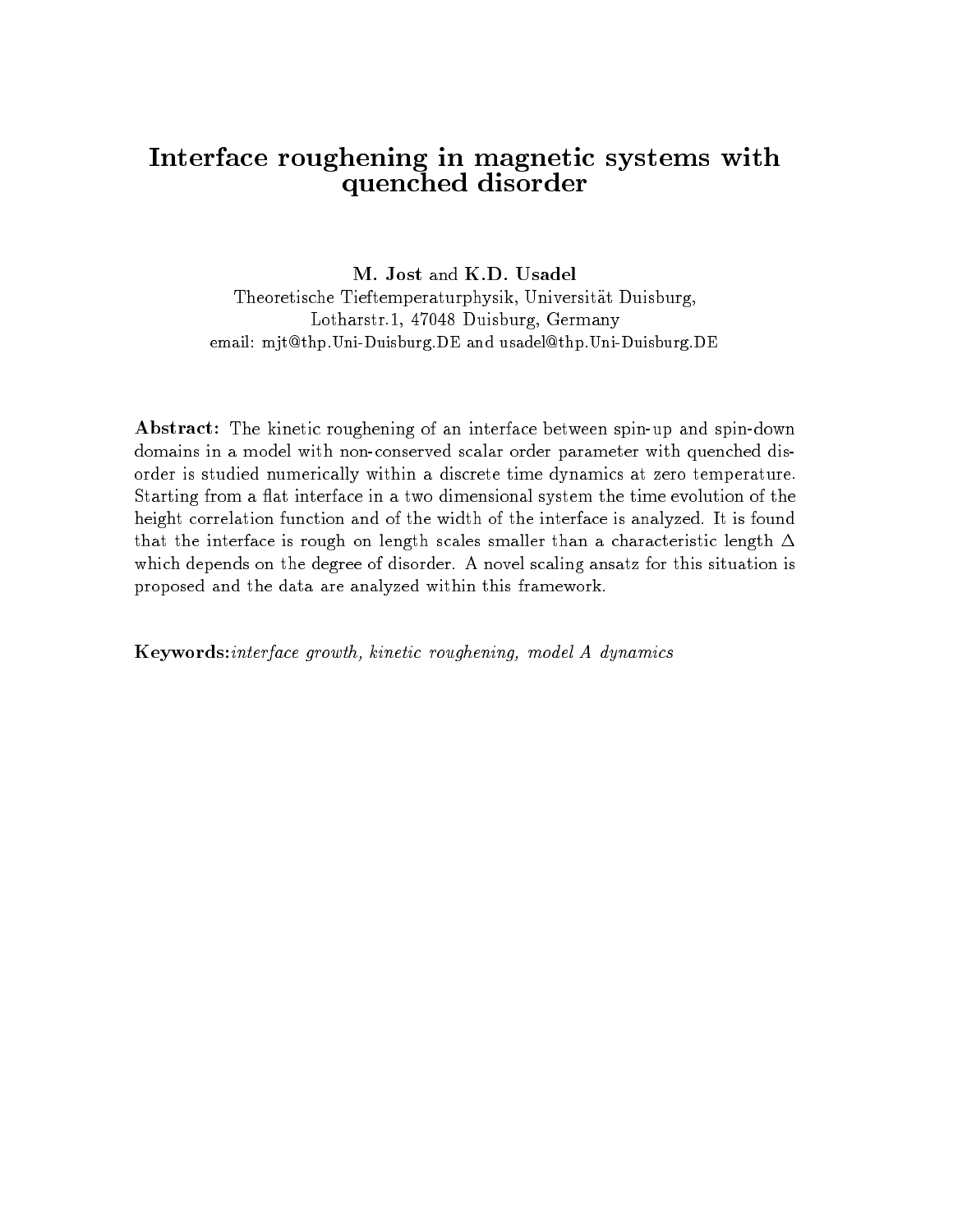#### Fractal properties and scaling exponents of the Barkhausen effect

#### G. Durin and A. Magni

Istituto Elettrotecnico Nazionale Galileo Ferraris and GNSM-INFM C.so Massimo d'Azeglio 42, I - 10125 Torino, Italy

Abstract: Using the results of a theory of the Barkhausen effect based on a Langevin approach of the domain wall motion in a medium with brownian properties, we calculate the scaling exponents of the durations and sizes distributions of the Barkhausen jumps. The Barkhausen signal is found to be related to a random Cantor dust having a Hausdorff dimension which is a linear function of the applied field rate. Using simple properties of fractal geometry, the distributions are easily calculated. The predictions are then veried for a Si-Fe alloy. The fractal dimension Delta of the signal is also studied using four different methods, all giving Delta 1.5. The relation between the above results and the power spectra data are analyzed in the frame of self organized-criticality.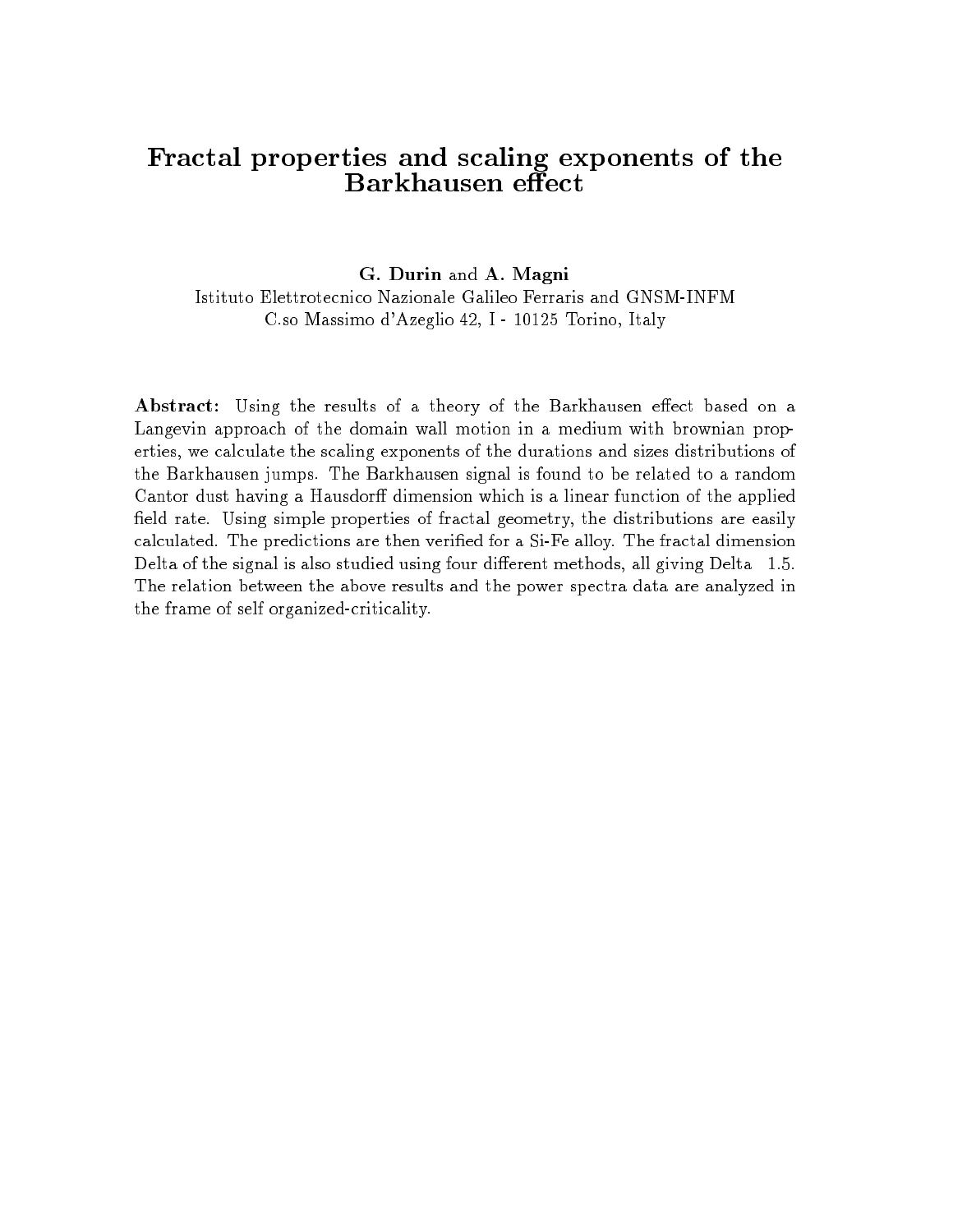# Temporal Scaling Regions and Capacity Dimensions for Microearthquake Swarms in

Yebang Xu and Paul W. Burton School of Environmental Sciences, University of East Anglia Norwich NR4 7TJ England U.K. Tel:44-0603-56161fax:44-0603-507719email: Y.B.XU@uea.ac.uk or P.BURTON@uea.ac.uk

Abstract: The characteristics of temporal scaling ranges and capacity dimensions are studied in detail for microearthquakes recorded over a two year period in three regions in central Greece. The three regions are centred on Volos, Pavliani and Patras respectively and have very different long-term seismicity and seismotectonic characteristics. The scaling range (27  $-$  2<sup>-2</sup> s ) exists for both the Volos and Patras swarms and these have a tectonic background of strong seismicity including  $\frac{1}{2}$  . The state of  $\frac{1}{2}$  s  $\frac{1}{2}$  s  $\frac{1}{2}$  ,  $\frac{1}{2}$  ,  $\frac{1}{2}$  ,  $\frac{1}{2}$  ,  $\frac{1}{2}$  ,  $\frac{1}{2}$  ,  $\frac{1}{2}$  ,  $\frac{1}{2}$  ,  $\frac{1}{2}$  ,  $\frac{1}{2}$  ,  $\frac{1}{2}$  ,  $\frac{1}{2}$  ,  $\frac{1}{2}$  ,  $\frac{1}{2}$  ,  $\frac{$ distinguishes them from the Pavliani swarm which has no historical evidence of large earthquake occurrence. Under the condition of an identical threshold magnitude, the capacity dimension values of temporal distributions for both the Pavliani and Patras swarms are higher than that for the Volos swarm. Such differences in dimension value might relate to the local complexity of the seismotectonic environmental and its characteristic seismicity.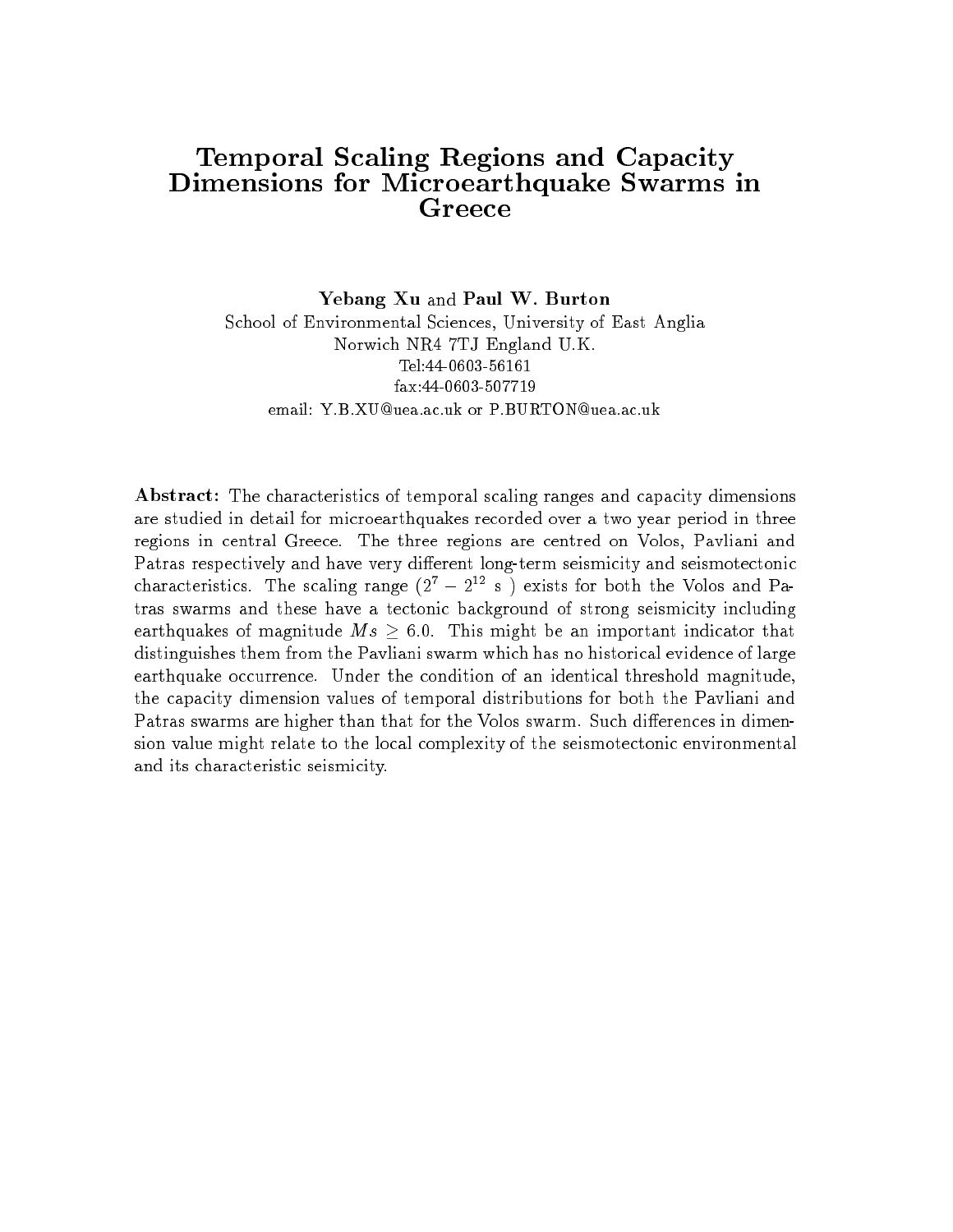#### Ob ject Identication in Greyscale Imagery Using Fractal Dimension

Philip Beaver, Stephanie M. Quirk Department of Mathematics, United States Military Academy West Point, NY, USA and Joseph P. Sattler Army Research Laboratory, Sensors Directorate Adelphi, MD 20783, USA

Abstract: A fractal dimension operator which assigns a local fractal dimension to each pixel in a greyscale image can be used to help identify ob jects from a number of imaging sources, to include aerial photography, satellite imagery, radar, and x-rays. In this paper, we identify a problem with the consistency of such operators, demonstrate a shortcoming in some existing algorithms, and propose a general method for computing local fractal dimension which can be tailored to different image sources. We do this in the context of our specific application: identification of man-made ob jects in images produced by aerial synthetic aperture radar.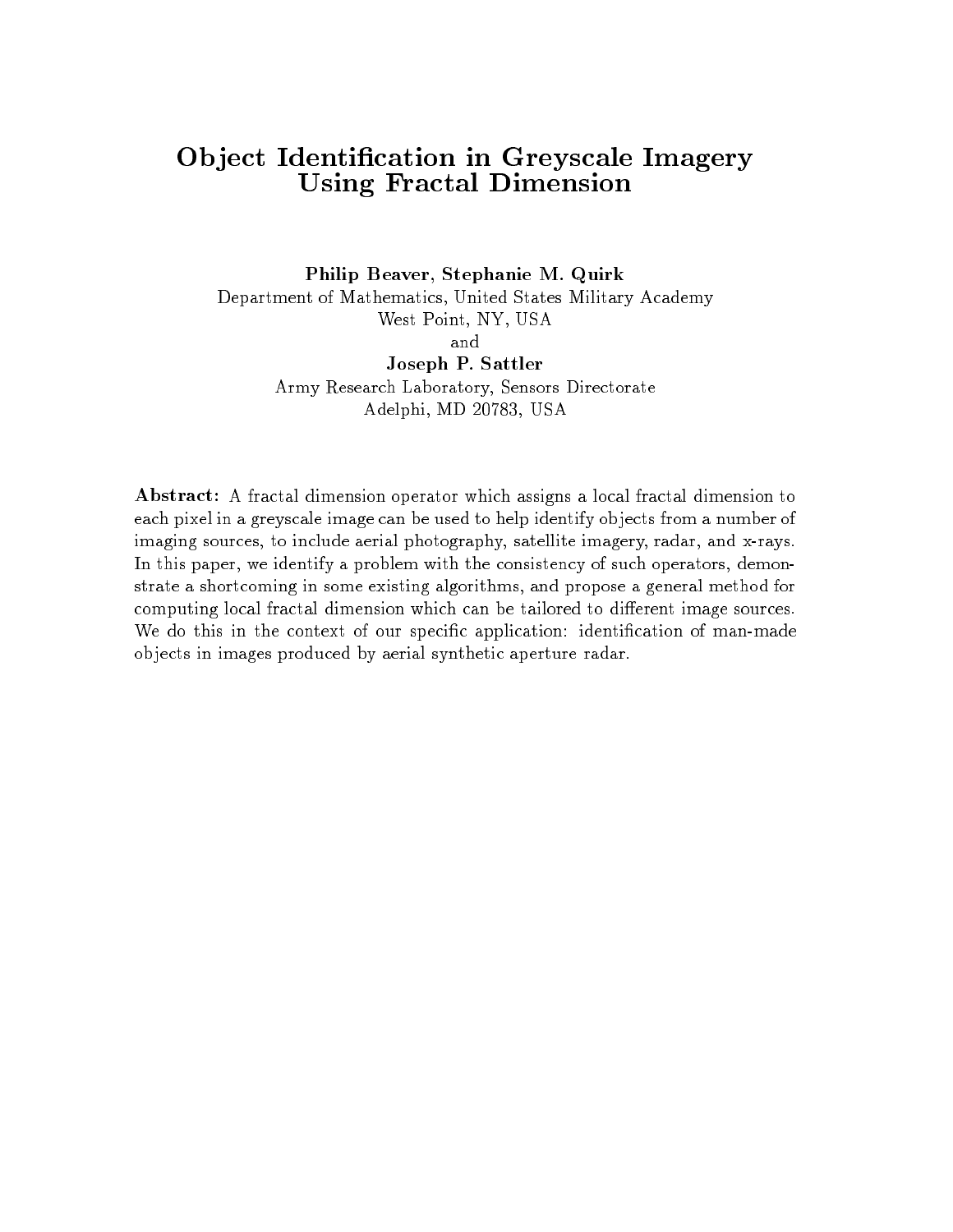# Ob ject Instancing Graphtals

Ph. Bekaert and Y. D. Willems

Department of Computing Science, Katholieke Universiteit Leuven Celestijnenlaan 200A, 3001 Leuven, Belgium email: Philippe.Bekaert@cs.kuleuven.ac.be

Abstract: This paper describes an application of fractals in computer graphics. It is well known that fractal theory leads to algorithms for rendering many objects in nature, like trees, mountains and seashells. It is however our experience that strictly self-similar figures are of limited use for everyday rendering: one often wants to render figures that exhibit *some* self-similarity, but are not fractals strictly according to the definition.

It is shown in this paper how by extending the notion of "object instancing", a well known notion in computer graphics, a formalism for describing such figures is obtained. The main topic in this article is however a raytracing algorithm that was developed for rendering such figures. The advantages of our approach are its flexibility and its easiness to understand and to use.

Keywords: fractals, formal languages, raytracing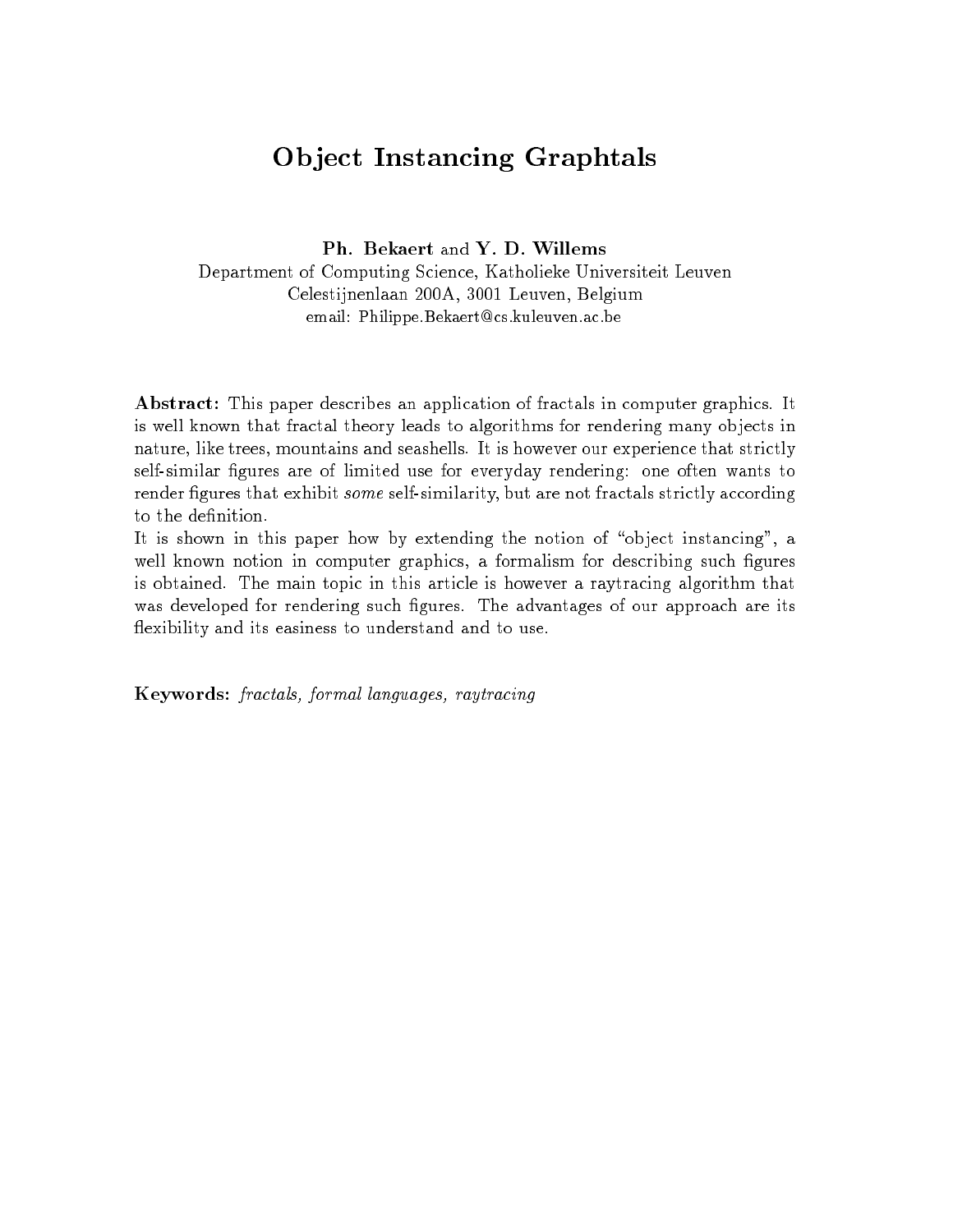#### Study of Fractal Properties in Lichtenberg Figures

M. C. Lanca, J. Domingues and I. Franco Física Aplicada, Faculdade de Ciências e Tecnologia, Universidade Nova de Lisboa P-2825 Monte de Caparica, Portugal Tel: 351 1 295 44 64Fax: 351 1 295 44 61e-mail: carmo@sgaaf.fct.unl.pt

Abstract: The fractal stochastic model for dielectric breakdown is used to simulate Lichtenberg figures produced in a point to plane geometry. Four different models for the growth probability of the discharge are applied. Solving the Laplace equation is on the basis of all the models. For the simulated figures the fractal dimension was calculated using the box counting method. The influence of the several computation parameters in the fractal dimension of the patterns was studied. Simultaneously an experimental setup was used to obtain discharges of the same kind. The experimental figures were recorded with a photographic camera and digitalized. These images undergo an image treatment process in order to estimate the fractal dimension. A method of counting the number of branches is implemented for this purpose.

Keywords: dielectric breakdown, fractal dimension, leader discharges, Lichtenberg figures, simulation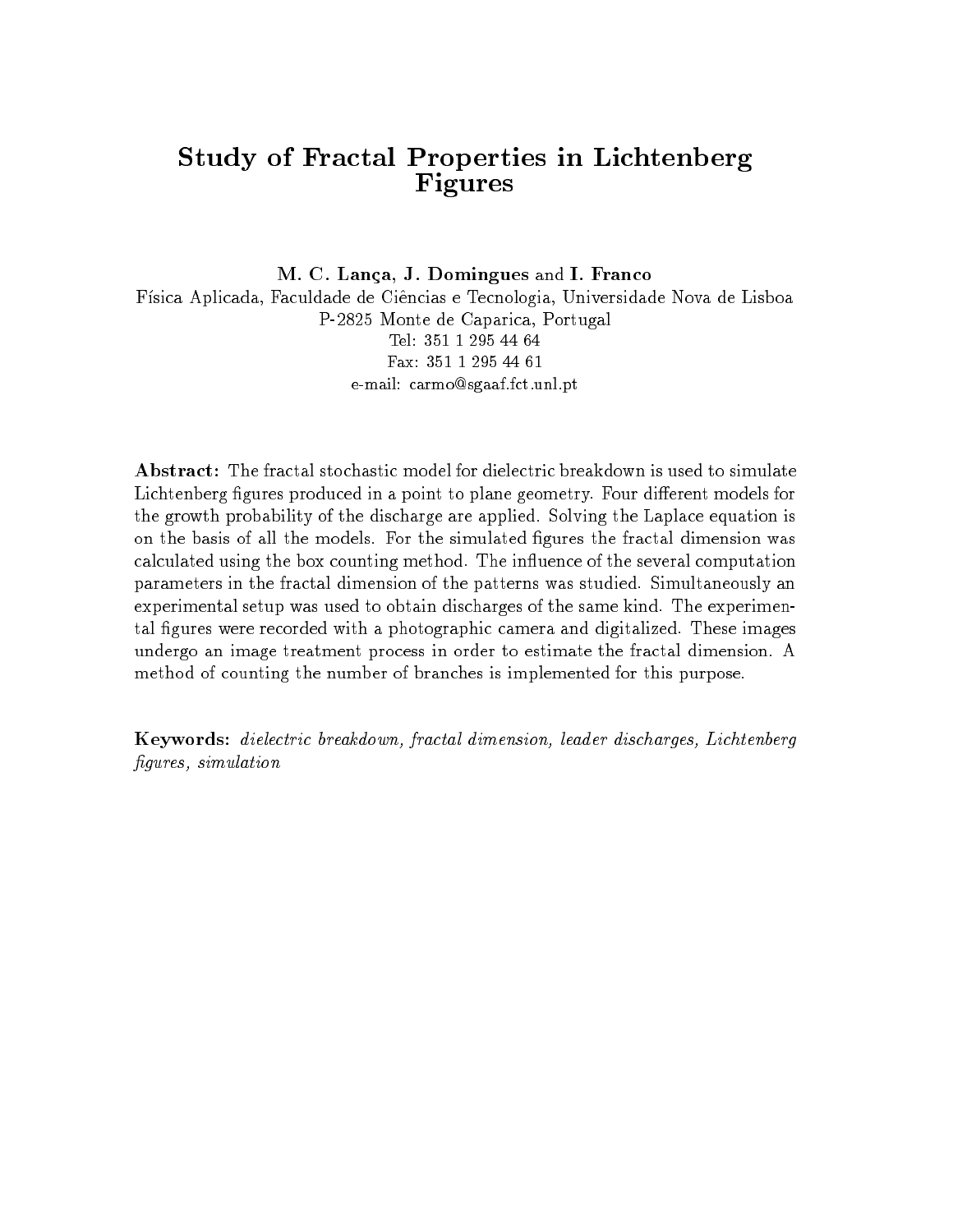# Tori-in-a-Torus Fractals

A. Kittel, J. Parisi, Physical Institute, University of Bayreuth D-95440 Bayreuth, Germany M. Klein, G. Baier, O.E. Rössler, Institute for Physical and Theoretical Chemistry, University of Tubingen D-72076 Tübingen, Germany and J. Peinke C.R.T.B.T.-C.N.R.S. F-38042 Grenoble, France

Abstract: We present an algorithm of an iteration rule capable to generate attractors with dragon-, snowflake-, sponge-, or Swiss-flag-like cross-sections. The idea behind is the mapping of a torus into two (or more) shrinked twisted tori located inside the previous one. Upon intersecting the attractor, we simultaneously obtain both connected and disconnected fractal structures.

Keywords: Fractals, Dynamical Systems, Algorithms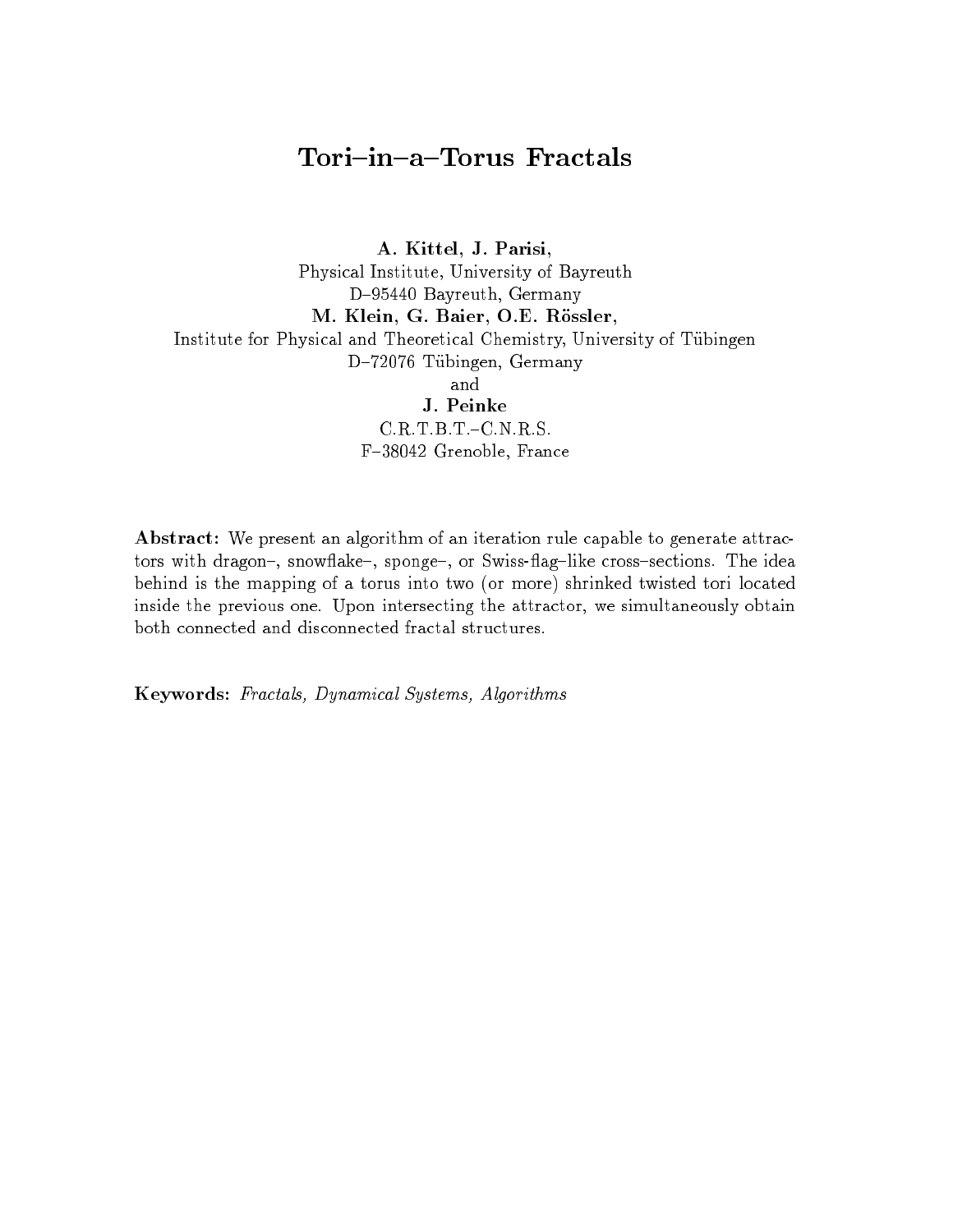#### **Fractal Parameters of Soil Pore Surface Area** Under a Developing Crop

L.P.Korsunskaia Institute of Soil Science and Photosynthesis Pushchino 142292, Russia Tel: (095) 923 35 58 Fax: (095) 924 04 93e-mail: sotnikov@issp.serpukhov.suYa. A. Pachepsky Duke University Phytotron, Durham, NC 27608, USA Tel: (301) 504 74 68Fax: (301) 504 58 23e-mail: ypachepsky@asrr.arsusda.govand

M. Hajnos Institute of Agrophysics, Lublin 20280, Poland Tel. (081) 450-61Fax (081) 450-67e-mail: kozakedm@demeter.ipan.lublin.pl

Abstract: Fractal parameters of soils become increasingly important in understanding and quantifying of transport and adsorption phenomena in soils. It is not known how soil plant development may affect fractal characteristics of soil pores. We estimated pore surface area fractal parameters from mercury porosimetry data on gray forest soil before and during crop development in samples both containing and not containing soil carbohydrates known to be important structure-forming agents. Two distinct intervals with different fractal dimensions were found in the range of pore radii from 4 nm to 1 mkm. This could be attributed to differences in mineral composition of soil particles of different sizes. The interval of the smallest radii had the highest average fractal dimension close to 3. Smaller surface area fractal dimensions corresponding to low surface irregularity were found in the next interval of radii. The plant development affected neither fractal dimensions nor the cutoff values of soil samples. The carbohydrate oxidation caused a significant increase of the fractal dimension in the interval of larger radii, but did not affect fractal dimension in the interval of small radii. The cutoff values decreased after carbohydrate oxidation.

Keywords: Soil pore surface, Fractal dimension, Structure-forming agents, Temporal variations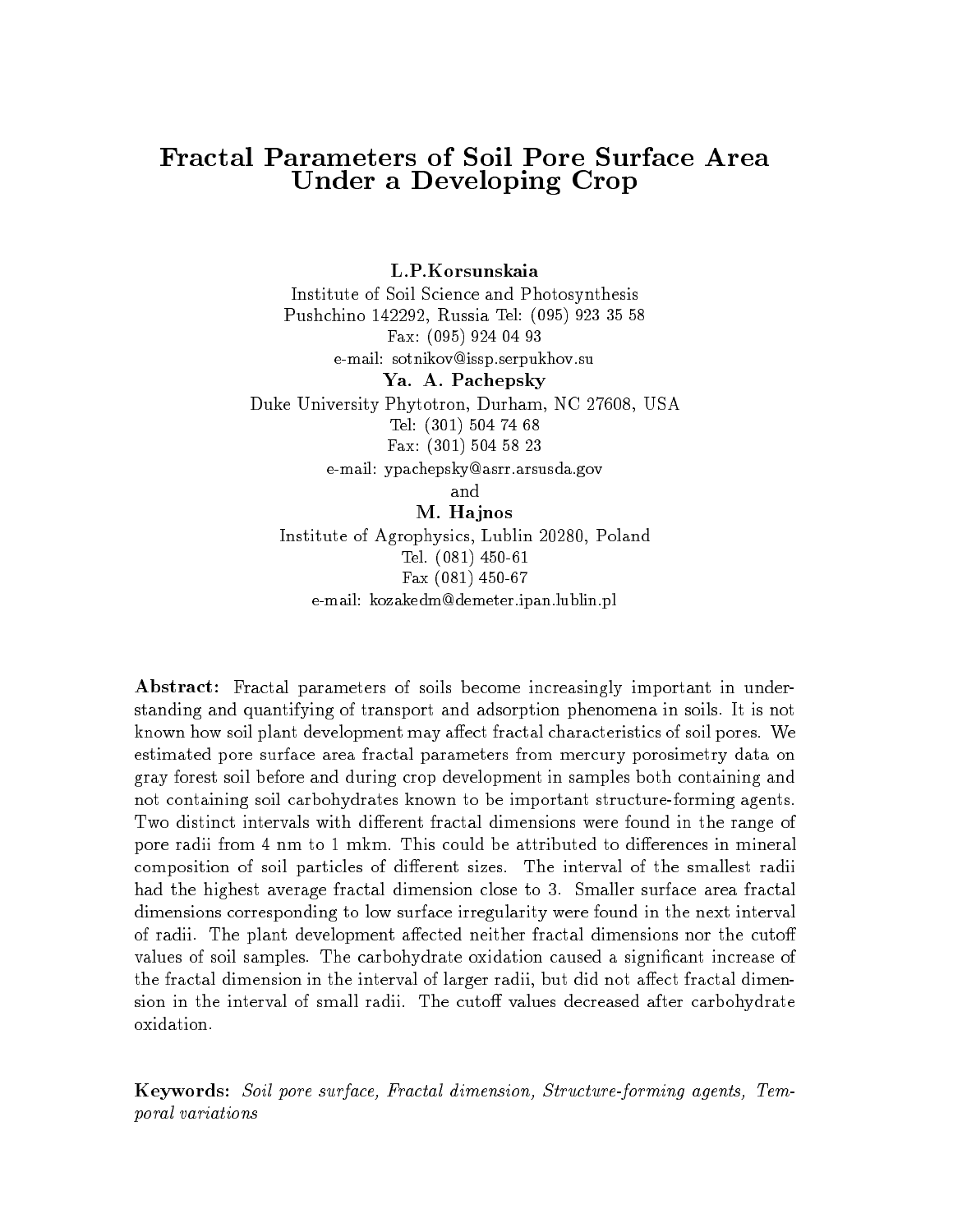## Similarity in the Problem of Discrete Contact between Fractal Surfaces

Feodor M. Borodich

Division of Applied Mechanics (NIOM), Smolenskiy Blvd., 6/8-92, Moscow, 119034, Russia, Department of Applied Mathematics, Moscow Institute of Scientic Instrumentation Engineering (MIP), Stromynka 20, Moscow, 107076, Russia email: F.Borodich@damtp.cambridge.ac.uk

Abstract: Contact problems for rough surfaces described by fractal parametrichomogeneous functions are under consideration. It is assumed that the contact is discrete. Material of contacting surfaces may have both linear and non-linear stressstrain relationships. The qualitative conclusions on the character of changes of the contact region and approaching of surfaces are described. The results are derived using a similarity method, without solving the field equations.

Keywords: fractal surfaces, contact problem, similarity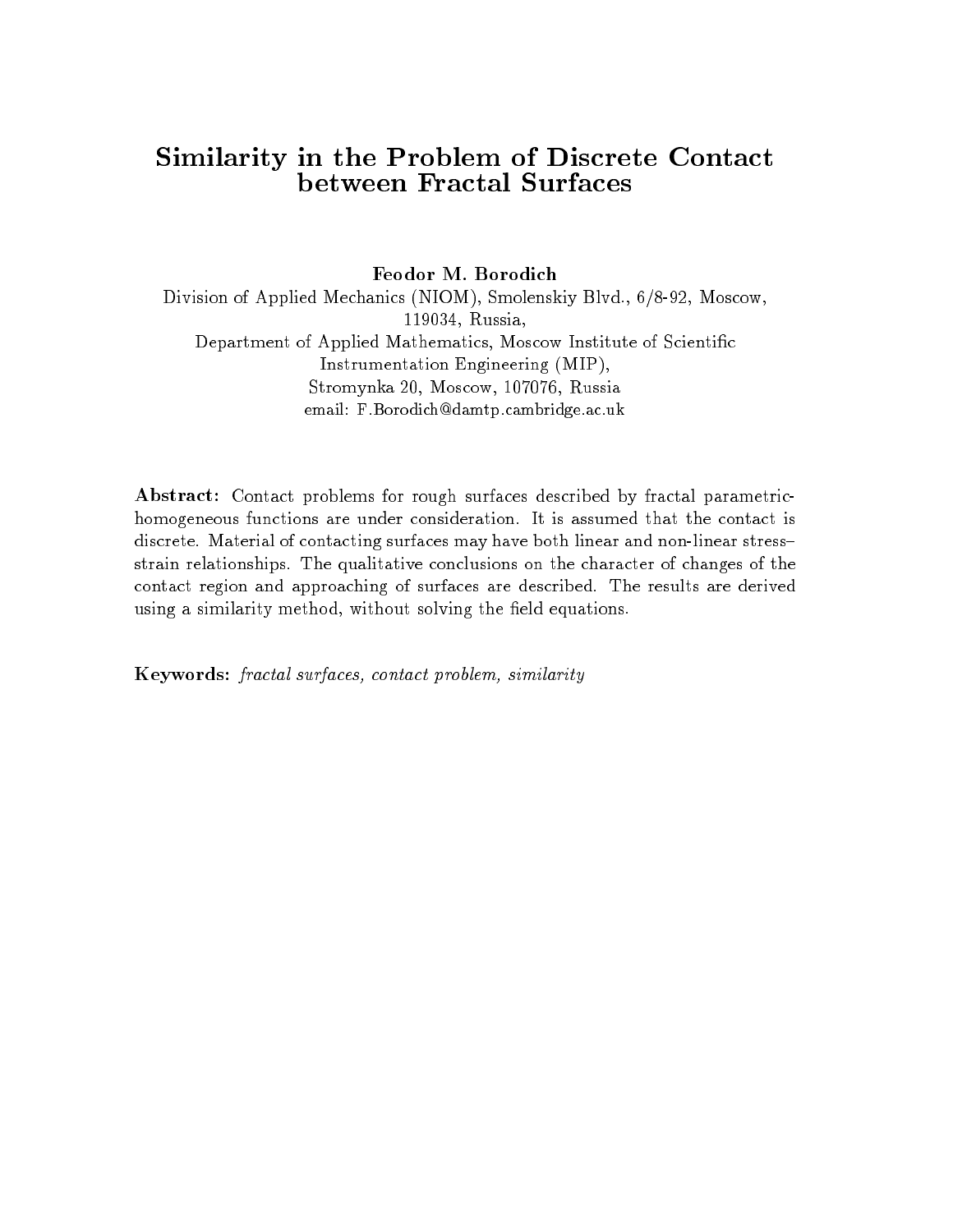## A Graphic Tool to Determine the Period of an Antenna Component of the Mandelbrot Set

M. Romera, G. Pastor, J. Negrillo and F. Montoya Inst. de Electrónica de Comunicaciones, C. S. I. C.

Serrano 144, 28006 Madrid, Spain

Abstract: Determining the period of a cardioid-like component of the real part of the Mandelbrot set, the antenna, can be a tedious task. To avoid it, an easy graphic tool to obtain the period is introduced. We point out that the main filament of every component of period n attracts the escape lines from \* to n and does not attract the other ones. Then, the period n of a component can directly be determined by knowing the last escape line attracted by its main lament.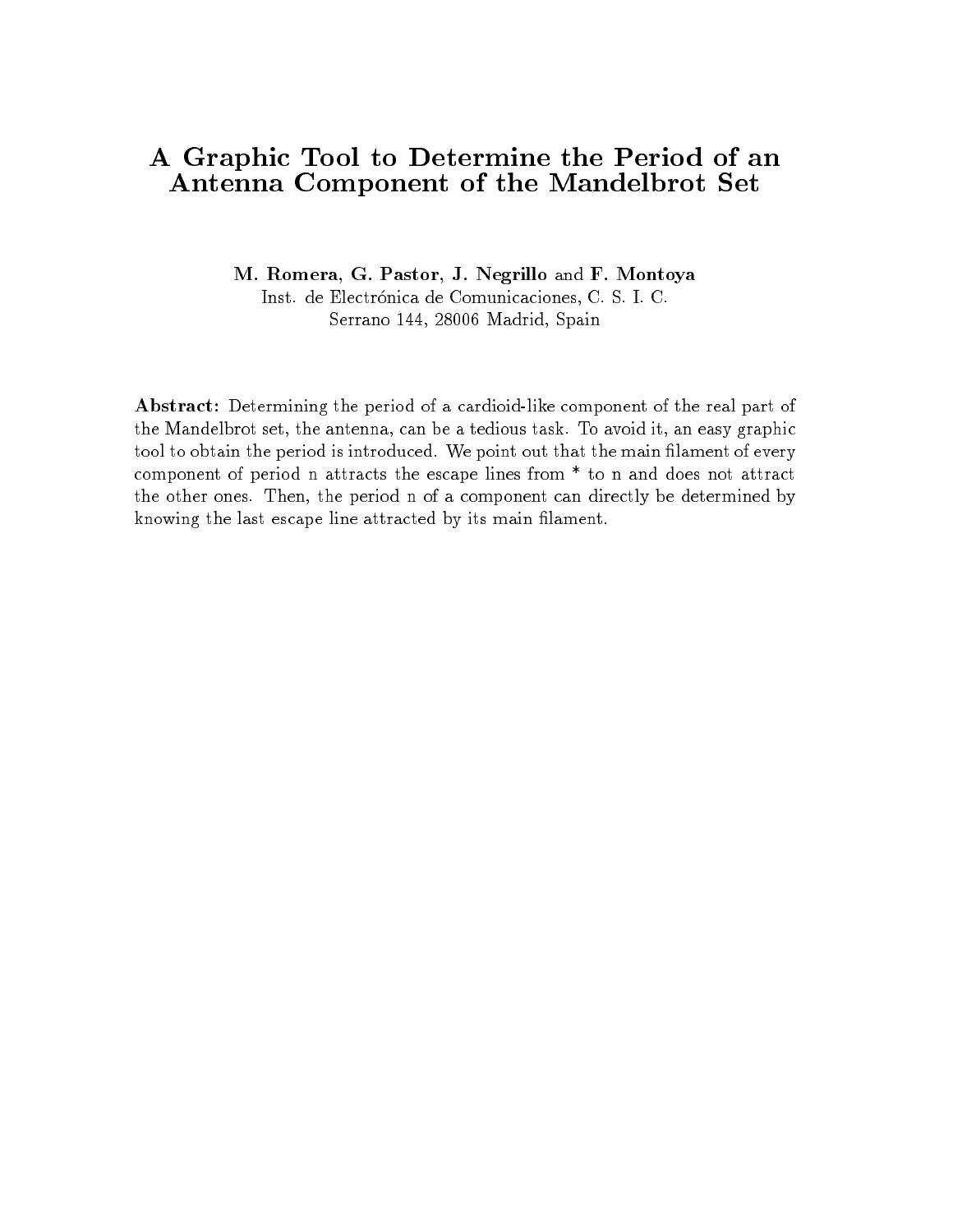#### Fractal Geometry of Quantum Paths and the Fractal Wilson Loop

#### H. Kröger

Département de Physique, Université Laval, Quebec, Quebec G1K 7P4, Canada

Abstract: We suggest that the fractal nature of quantum mechanical paths should be seen in non-local order parameters in gauge theory. e.g., the Wilson loop, and hence should play a role for the question of confinement. We present results of numerical simulations on the lattice for imaginary time quantum mechanics, measuring the length of paths and its critical exponent (Hausdorff dimension). For local potentials we find results compatible with  $d_H = 2$ . Secondly, we consider the length of a quark propagator in lattice  $QCD$ . We present a definition, discuss its properties and present some numerical results for a simplied free propagator. Finally, we consider a fractal Wilson loop  $\langle F_P \rangle$ . We show for non-compact  $SU(2)$  lattice gauge theory in the next to leading order of strong coupling expansion that  $\langle F_P \rangle$ obeys an area law behavior and is gauge invariant.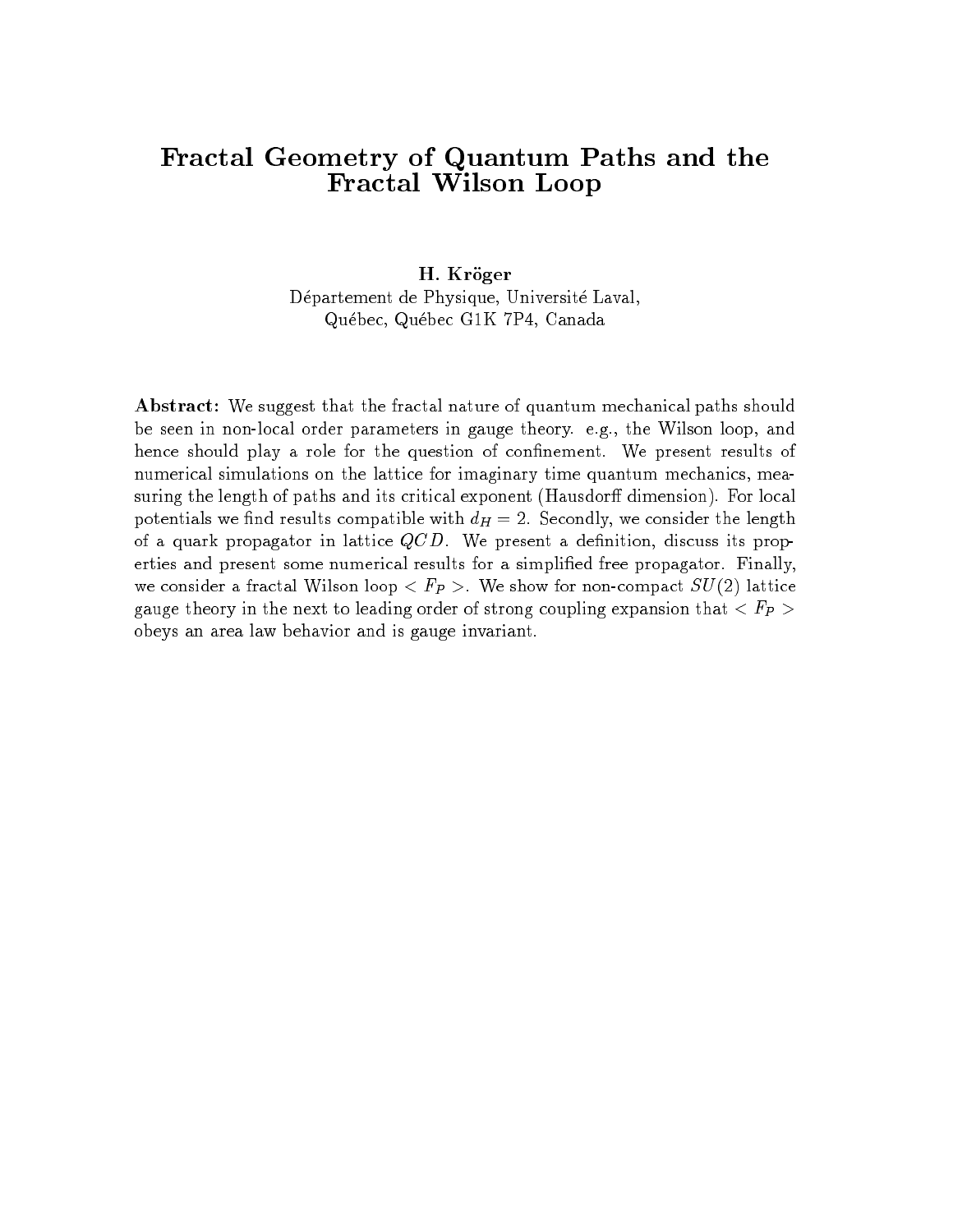#### Analysis of an Image of the Human Brain obtained by Positron Emission Tomography in Terms of Fractal Geometry

lylartin Obert<sup>-</sup>, Ralf Bergmann<sup>-</sup>, Hartmut Linemann<sup>-</sup> and Peter Brust<sup>-</sup> 1Forschungszentrum Rossendorf

Inst. f. Bioanorganische u. Radiopharmazeutische Chemie

POB 51 01 19, D 01314 Dresden, Germany

2Technische Universitaet Dresden, Universitaetsklinikum Carl Gustav Carus Fetscherstrasse 74, D 01307 Dresden, Germany

Abstract: We introduce the concept of fractal geometry to describe the irregular spatial distribution of  $[18F]2$ -fluoro-2-deoxy-D-glucose (FDG) in a section of a human brain. FDG is labeled with a positron emitting isotope that is measured by Positron Emission Tomography (PET) after intravenous injection. At first, we construct binary subsets from the image data for different ranges of radioactivity. Such subsets contain only spatial information, which allows the determination of selfsimilar properties. For a subset generated from low to high radioactivity we find a fractal dimension, D, of 1.9. For a subset representing basically high radioactivity we find a  $D$  of 1.2. This indicates a multifractal behavior of the set, which will be analyzed in detail in a future study. Further, the data is analyzed as a "landscape" where two dimensions are given by the spatial coordinates of the cross section of the brain and the third dimension, the height of the "landscape", is defined by the radioactivity at the spatial position on the slice. The analysis of this self-affine set with the mass radius relation gives a D of 2.3. We show in this preliminary study that D can serve as a mathematically well-defined measure to describe the global irregularity of a PET image. We assume that D will be of clinical relevance.

Keywords: Fractals, Positron Emission Tomography, Brain Research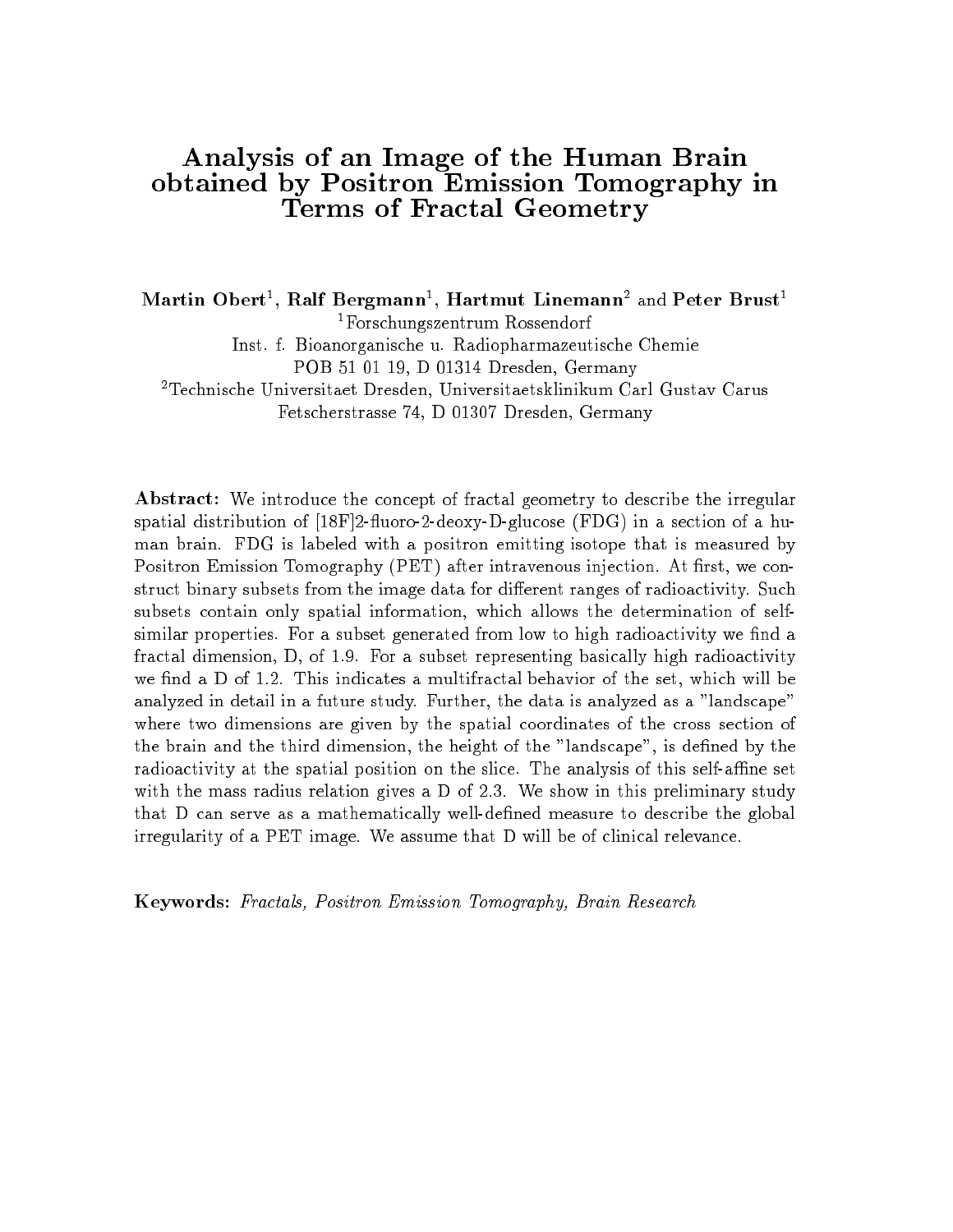#### New Approach to Synthesis of Fractal Materials With a Given Fractal Dimension

Peter E.Strizhak

L.V.Pisarzhevskii Institute of Physical Chemistry National Academy of Sciences of Ukraine pr. Nauki 31, Kiev, Ukraine, 252039 Tel: (044) 265-62-09Fax: (044) 265-62-16email: anal@chem.univ.kiev.ua or ipcukr@sovamsu.sovusa.com

Abstract: A method for the synthesis of fractal films of CuS is proposed. An approach is based on a possibility of fractal films formation which is induced by spatial patterns formed in self-organized chemically reactive media. We used a pattern formation in 'oxygen' oscillating chemical reaction - oxidation of ascorbic acid by air oxygen in the presence of hydrogen sulfide ions, methylene blue, and  $copper(II)$  coordination compounds. A CuS film formation is observed for this system owing to the slow reaction between copper $(II)$  coordination compound and hydrogen sulfide ions. A fractal dimension of CuS films correlates with the fractal dimension of chemical patterns. The value of fractal dimension for CuS films is always higher then for chemical patterns. This difference might indicate that the chemical patterns only induce the creation of a fractal lm through the formation of the growth centers for CuS, i.e. chemical patterns are responsible only for the birth of fractal clusters. The growth of these clusters is provided by the independent mechanism of the CuS slow precipitation from the solution. The electrical resistivity of fractal films and the sensitivity of copper $(II)$  ions selective electrodes with fractal CuS surface to the copper $(II)$  ions were measured. Our experiments indicate that the behavior of  $Cu(II)$ -selective electrodes with fractal surface is independent on the value of a fractal dimension. The difference exists only between electrodes with D  $= 2$  and D  $\vert$  2.

Keywords: fractal dimension, fractal film, copper sulfide, oscillating chemical reaction, patterns formation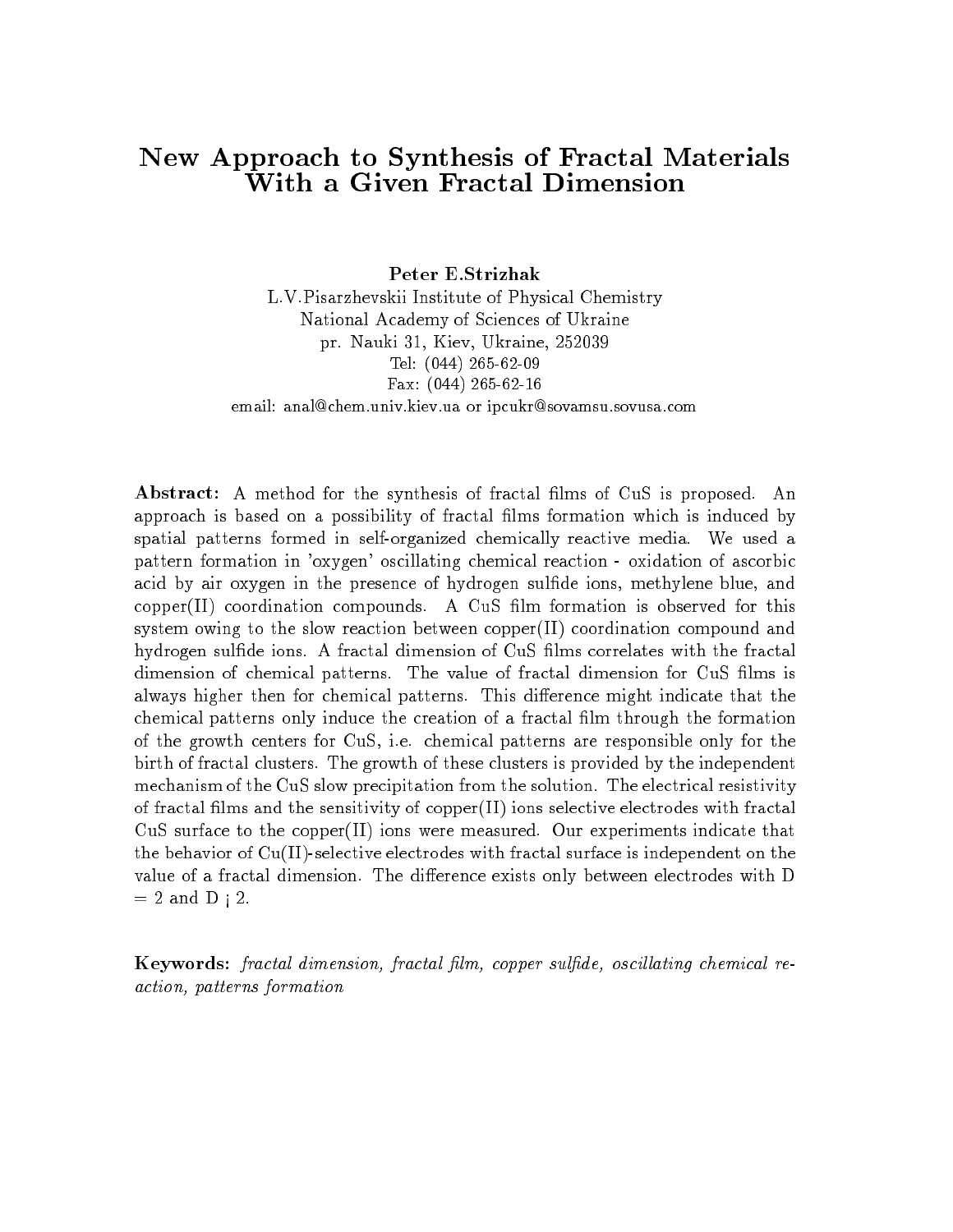#### $1/T$ -filuctuations in Bipolar Allective Illness

Klaus-D. Kniffki, Christian Braun, Andreas Klusch and Phuoc Tran-Gia\*

Physiologisches Institut and Institut fur Informatik ,

Rontgenring 9 and Am Hubland, Universitat Wurzburg,

D-97070 Wurzburg, Germany

Abstract: Temporal fluctuations which cannot be explained as consequences of statistically independent random events are found in a variety of physical and biological phenomena. These fluctuations can be characterized by a power spectrum density  $S(f)$  decaying as  $1/f^*$  at low frequencies with an exponent 0.5  $\leq \beta \leq 1.5.$ we present a new approach to reveal  $1/T$ -nuctuations in manic and depressive episodes in bipolar affective illness using published data from patients for whom daily records were obtained applying a 7-point magnitude category scale. This time series  $\{R(t_i)\}\$  was described as a point process by introducing discriminating rating levels r and s for the occurrence of  $R(t_i) \geq r$  ('mania') and  $R(t_i) \leq s$  ('depression'). For  $\beta$  < 1 a new method to estimate the low frequency part of  $S(f)$  was applied using counting statistics without applying Fast Fourier Transform. The method reliably discriminates these types of 
uctuations from a random point process with  $\beta = 0.0$ . It is very tempting to speculate that the neuronal/humoral mechanisms at various levels of the nervous system underlying the manic and depressive episodes in bipolar affective illness are expressions of a self-organized critical state. But the most important result of the present study is the finding of a scaling region  $1d \leq \Delta t \leq 200d$  for the 'manias' and 'depressions' where  $S(f)$  is decaying as  $1/f^{\beta}$ with  $\mu$  , and therefore, based on the monitored ratings for a given time period it is a given time period it. should be possible to predict future episodes with a certain probability by applying methods of nonlinear time series analysis or modied feed-forward neural networks learning with the back-propagation algorithm. This could result in an improvement of the treatment of patients.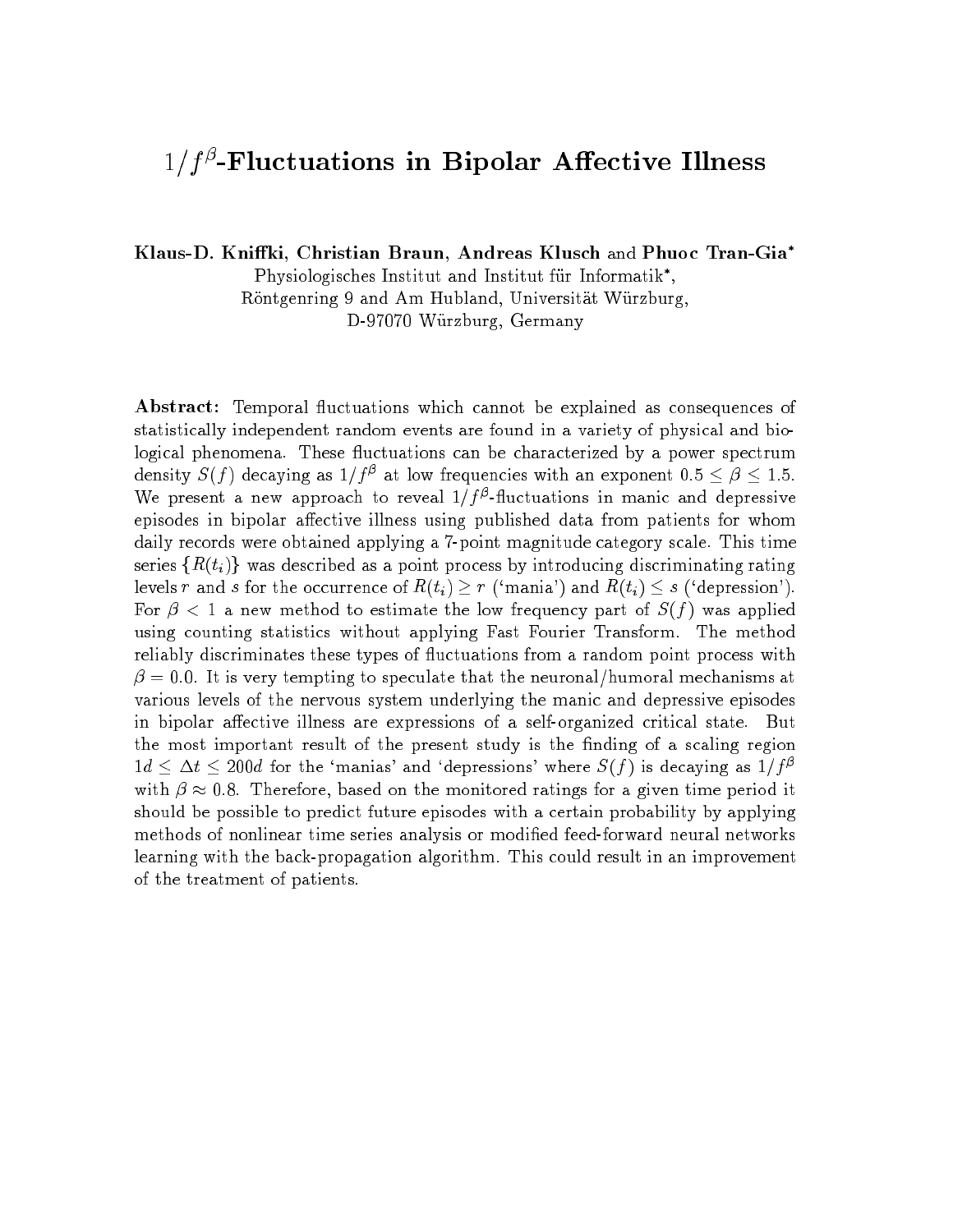#### Fractal Surfaces as Self Organization of Microfractures

#### Vladimir P. Stoyan

Department of Civil Engineering, Kuban State Agrarian University Stavropolskaya Street,133/1, box 61, Krasnodar, 350040,Russia Tel: (007-861-2) 33-38-04 (home), 56-09-39 (University)Fax: (007-861-2) 54-63-22 (c/o Igor Popov )email: evg@kgu.kuban.su (c/o E.Glushkov)

Abstract: Fracture mechanisms are formulated on the grounds of physical concepts on crack propagation in solid structure. The fracture is treated as loss of stability in stretched structure, for which the 
uctuations of state are inevitable and lead to creation of zones with disturbed continuity. The fact that stability is lost implies the fractal surfaces growth phenomenon should be treated as a self - organization of microfractures in non-equilibrium system which can not be considered in terms of infinitesimal variations. Cracks have the typical zigzag fractal microconfiguration depending on the structure of loading the domain.

Keywords: crack, propagation, microconguration, directions, regularity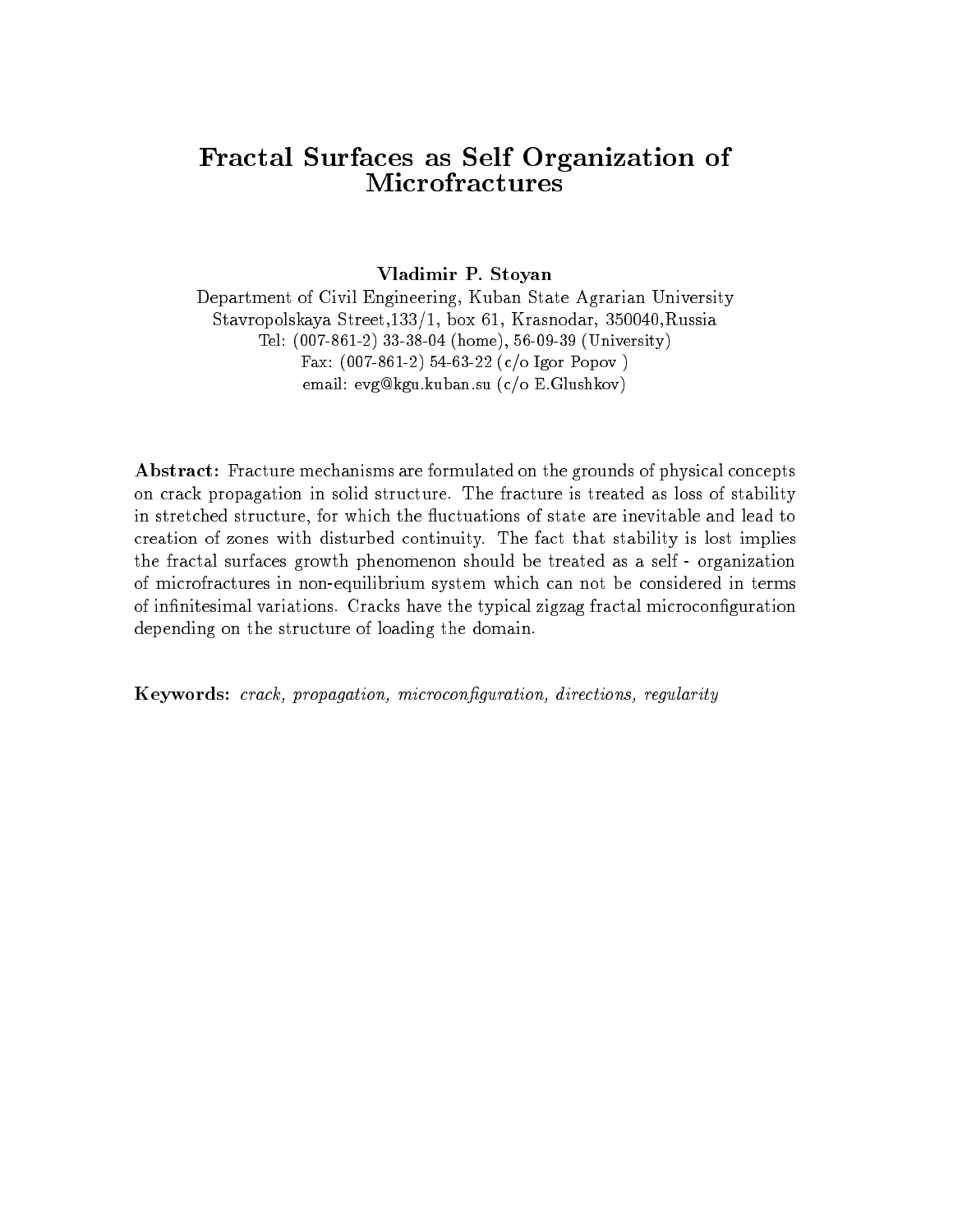# An Aggregation Model for Town Growth

L. Benguigui

Solid State Institute and Department of Physics, Technion Israel Institute of Technology, Haifa 32000, Israel

Abstract: A new aggregation model based on the Eden model and its properties is presented. The local density  $\rho(r)$  exhibits scaling properties and can be written as  $\rho(r) = N^{\alpha} p^{-b} f(r/N^c p^d)$  when N is the total number of particles and p an integer characteristic of the model. The exponents are determined: <sup>a</sup> d= 0:15 + <sup>+</sup>  $0.02, b = 0.32 + -0.01, c = 0.425 - +0.005$ . Application of the model to London and the Rhine valley towns is discussed.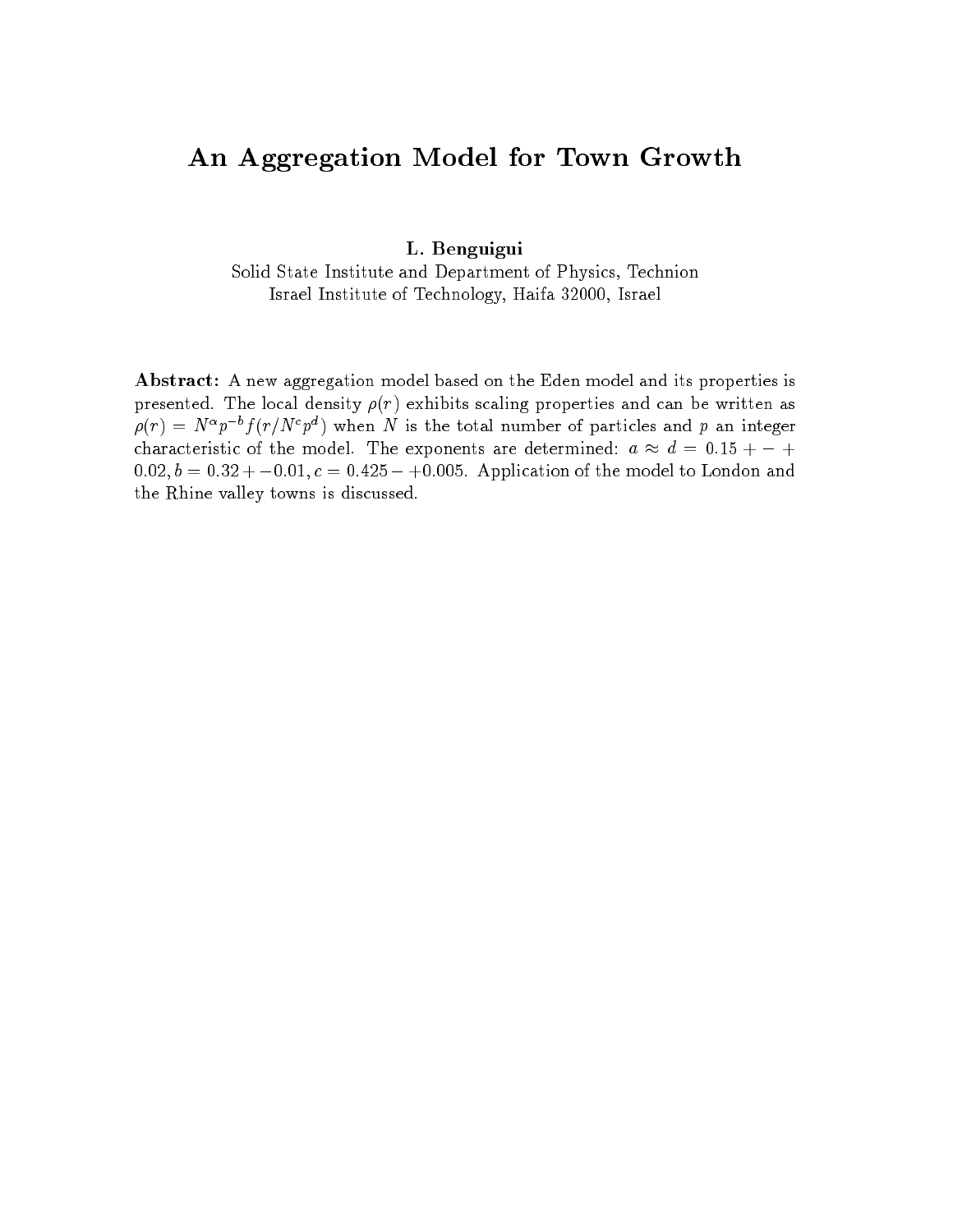#### The `Smoothing Dimension' - a New Fractal Analysis Method

Florin Munteanu, Cristian Suteanu, Cristian Ioana and Edmond Cretu Romanian Academy, Institute of Duodenums 19-21 Jean-Louis Calderon Strew., Bucharest-37, R 70201 Romania Tel: 40 1 778 58 79Fax: 40 1 312 58 38

Abstract: Signal analysis involved in geophysical research or in studies regarding biological systems often imposes the difficult task of significant signal classification, in order to distinguish different types of behaviour (reflected by the same parameter at different moments in time) or to help appreciating the agreement between models and modelled systems. We introduce a new fractal analysis method, which emphasizes the way in which the length of the graph associated with the time series scales with the cut-off frequency of a filter used to "smooth" the graph. The obtained "Smoothing dimension"  $D<sub>L</sub>$  can be determined with a good accuracy and is significant even for signals not having power-law type power spectrum.  $D_L$  proves to be well correlated with the Hurst exponent  $H$  for a certain class of signals recorded in experimental research, enhancing the possibilities of signal classication.

Keywords: fractal analysis, Hurst exponent, signal classication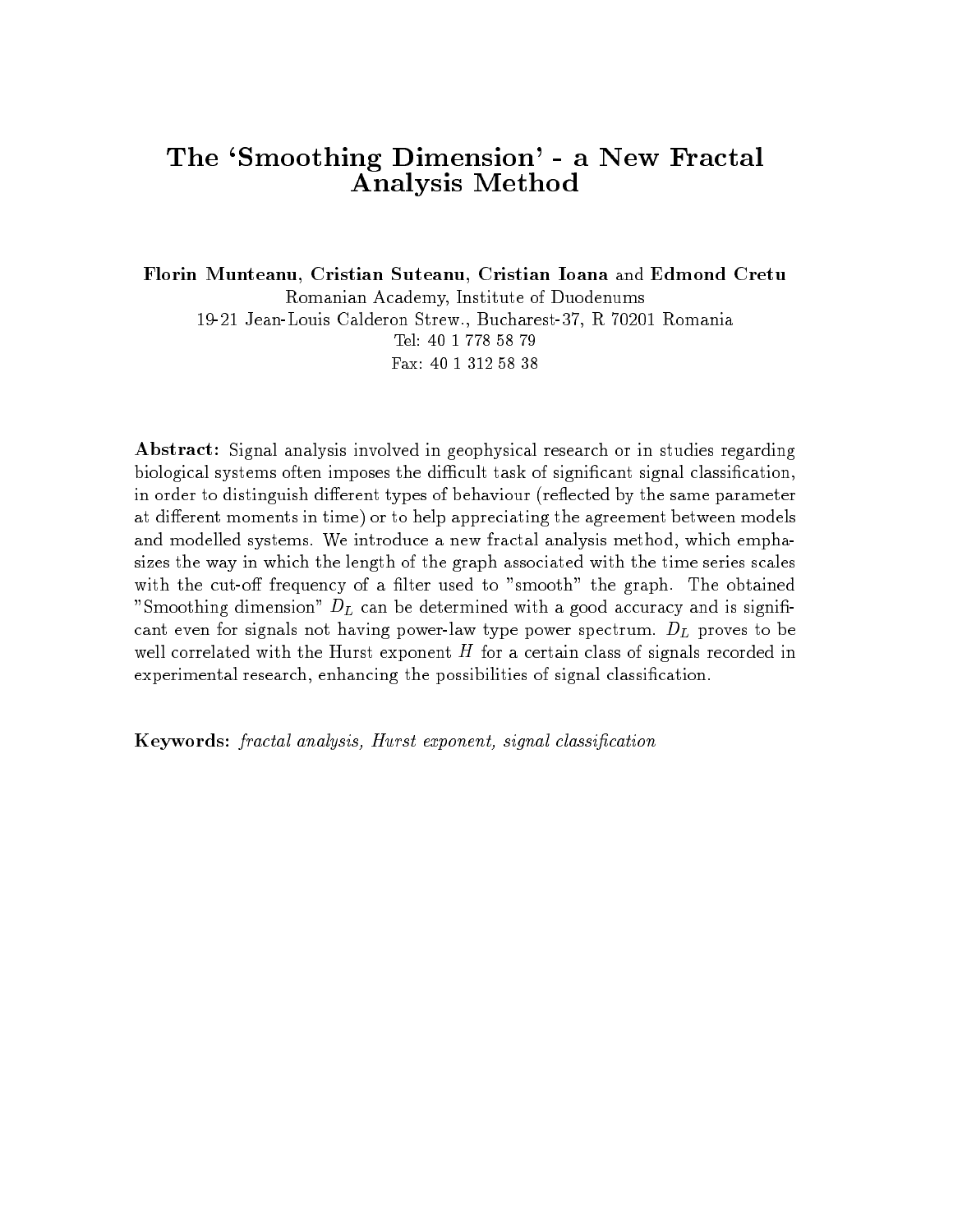## A Classication of Writings Relying on Fractal **Behaviour**

N. Vincent <sup>1</sup> and H. Emptoz INSA de LYON - LISPI - Bat. 403 20, Bd. A. Einstein, 69621 Villeurbanne Cedex France Tel: 72 43 83 13email: vincent@insa.insa-lyon.fr

Abstract: Since the interest for fractal geometry has risen, the applications are getting more and more numerous in many domains. The atheism is to show that the concepts may be applied in the domain of automated writing treatment too and that they can bring some help, to a certain extend, to ease the solution of many problems. After the fractal behaviour of writing has been shown and its stability too, either through centuries or, for a single writer, all along his life time, a fractal dimension is computed for many types of writings and a comparison is achieved. Thus, the authors come to a classication. Two classication grids show the distribution of different types of writings. This study forms an important step that enables a better orientation of the research works in the optical reading domain and specially in the recognition task. Of course, our hypothesis has to be validated by use of an even greater number of writing samples.

Keywords: fractal dimension, writing classication, legibility degree

<sup>1</sup> to whom correspondence should be sent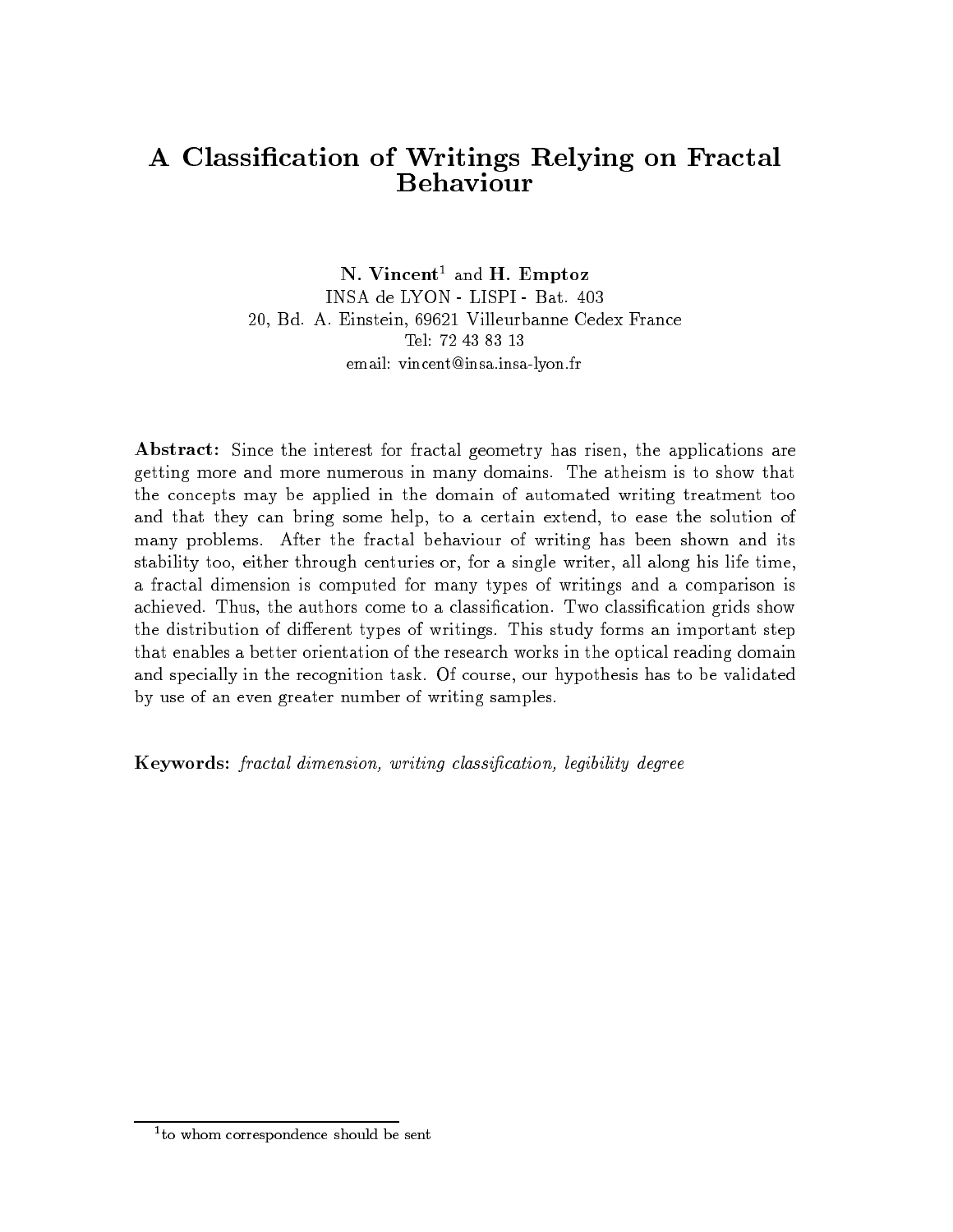# Multifractality of the Giant Electric Field

F. Brouers, S. Blacher Etude Physique des Materiaux et Genie Chimique Universite de Liege B5, 4000 Liege, Belgium and A. K. Sarychev

Centre for Applied Problems in Electrodynamics Russian Academy of Sciences, 127412 Moscow, Russia

Abstract: We show that the intensities of the local electric field in metal-dielectric semicontinuous films may exhibit giant fluctuations in the frequency range dominated by cluster plasmon absorption when the dissipation in metallic grains is low. It is found that these fluctuations are highly correlated in space and that for length scales smaller than the corresponding correlation length, the distribution of these local fields is multifractal.

Keywords: Multifractality, percolation, thin lms, optical properties, real space renormalization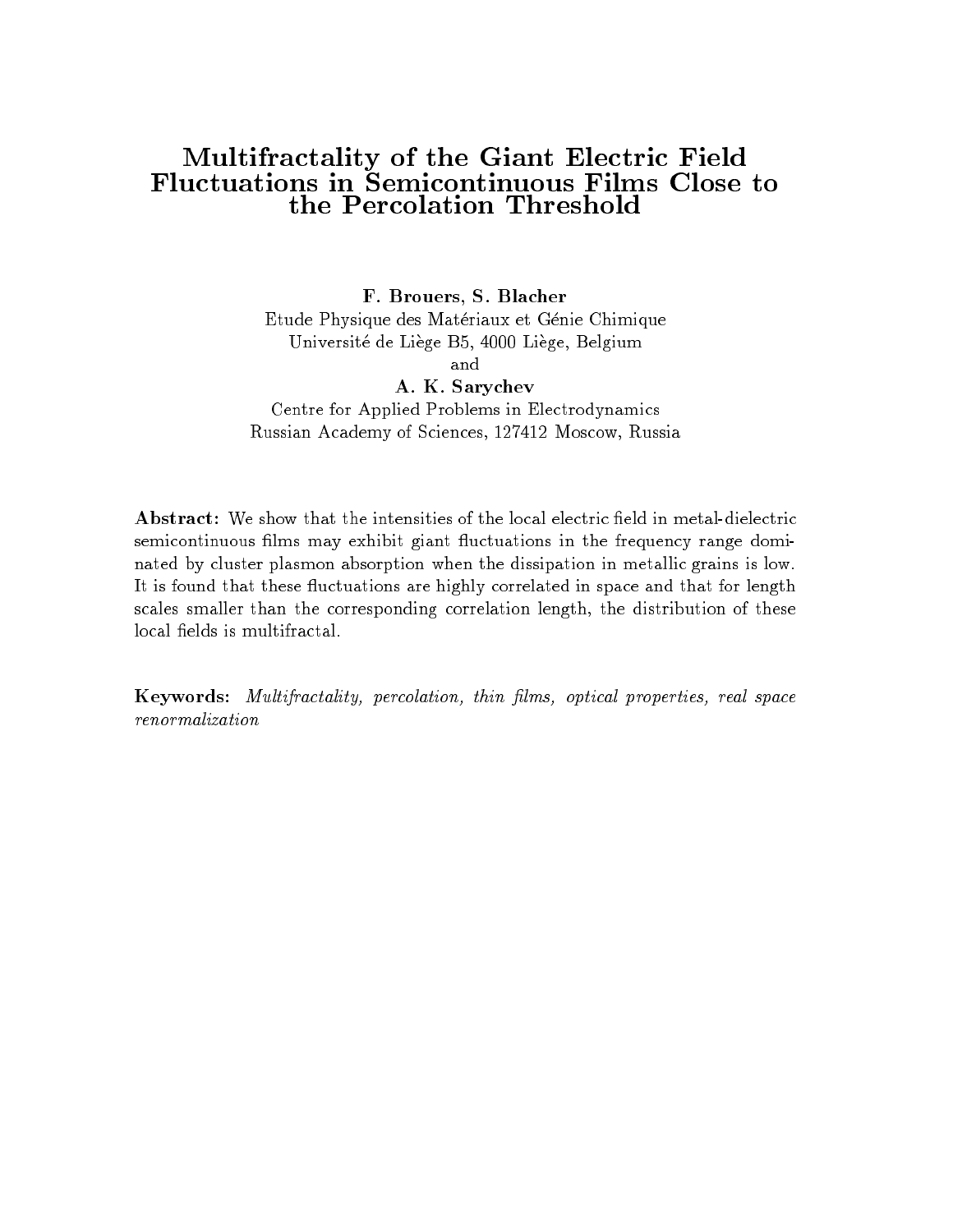#### Computing Orthogonal Polynomials for Fractal Measures and the Dynamics of Quasi-Periodic Tight-Binding Models

#### G. Mantica Int. Centre for Dynamical Studies, Via Lucini 3 I-20100 Como, Italy

Abstract: Iterated Functions Systems are a well developed mathematical formalism and a convenient computational tool to describe a large class of fractal measures. Yet, the problem of determining the associated orthogonal polynomials has been solved satisfactorily only recently; in this paper we present the main lines of this solution and its first, immediate applications to numerical integration and modelling of solid state mesoscopic systems and chains of oscillators.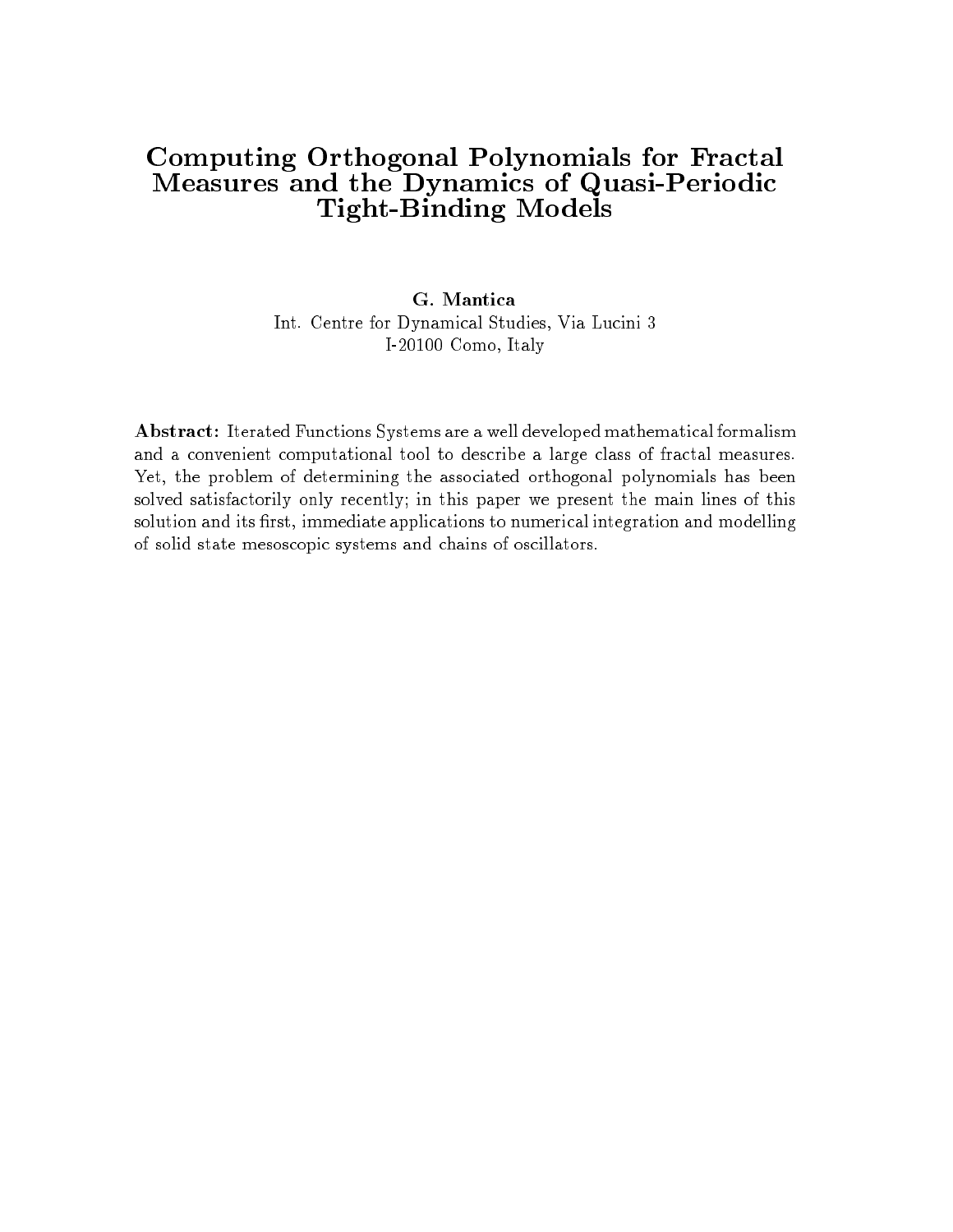#### Far Infrared and Optical Absorption of Fractal and Multiscaling Metallic Clusters

r.brouers<sup>-,</sup>, D.Rauw<sup>-</sup>, J.P.Clerc<sup>-</sup> and G.Giraud<sup>-</sup>

<sup>1</sup>Etude Physique des Matériaux, Institut de Physique B5 Universite de Liege, Liege, Belgium <sup>2</sup>Département de Physique des Systèmes Désordonnés Universite de Provence, Centre de St. Jerome, Marseille, France

Abstract: We show that the electrical deterministic fractal lattice (DFL) model and its extension to describe multiscaling fractal objects provide a good physical and theoretical understanding of the observed far-infrared (FIR) anomalous absorption properties of fractal metallic clusters as well as the cluster plasmon resonances discussed previously by means of numerical methods. Using the analytical properties of the DFL and the Decorated-DFL (DDFL) models, it is possible to calculate exactly the power law exponents of the enhancement factors B, of the cross-over localization length  $L_{\omega}$ , as well as the Cantor structure of the self-similar cluster plasmon resonance spectrum in terms of the fractal characteristics of the aggregate.

Keywords: Infrared absorption, optical properties, fractal cluster, cluster plasmon modes, multiscaling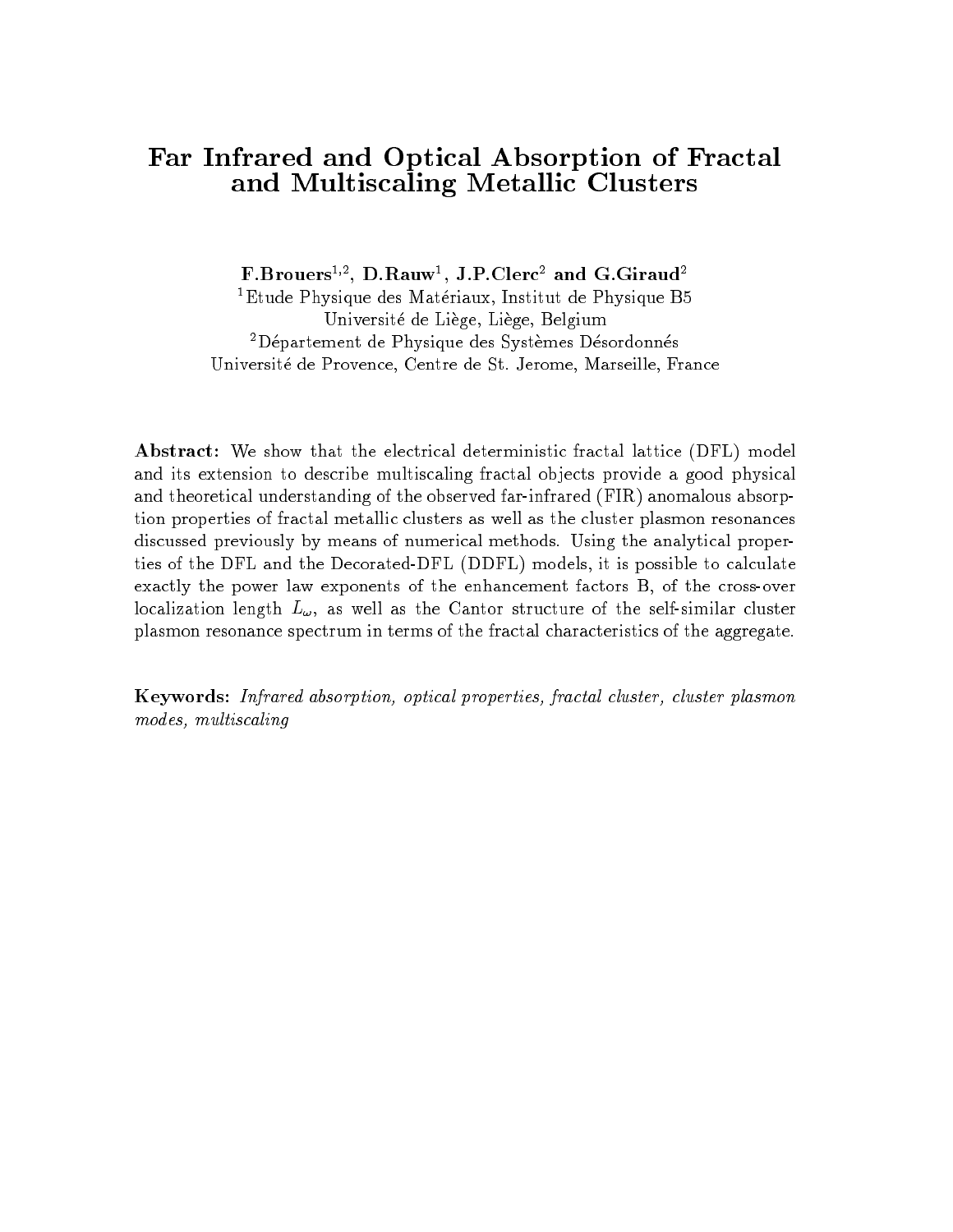# Intermittency and Fractal Behaviour of Medium Energy Particles at High Energy

#### Neeti Parashar

Department of Physics & Astrophysics, University of Delhi Delhi - 110007, India

Abstract: The experimental data on nuclear emulsion at 800 GeV has been analyzed to study intermittency and fractal characteristics of medium energy particles, the so called "grey particles", in terms of factorial moments. The fractal dimensions and phase structure function determined are found to be in agreement with the theoretical predictions.

Keywords: Multiparticle production, Intermittency, Fractal dimension, Phase transition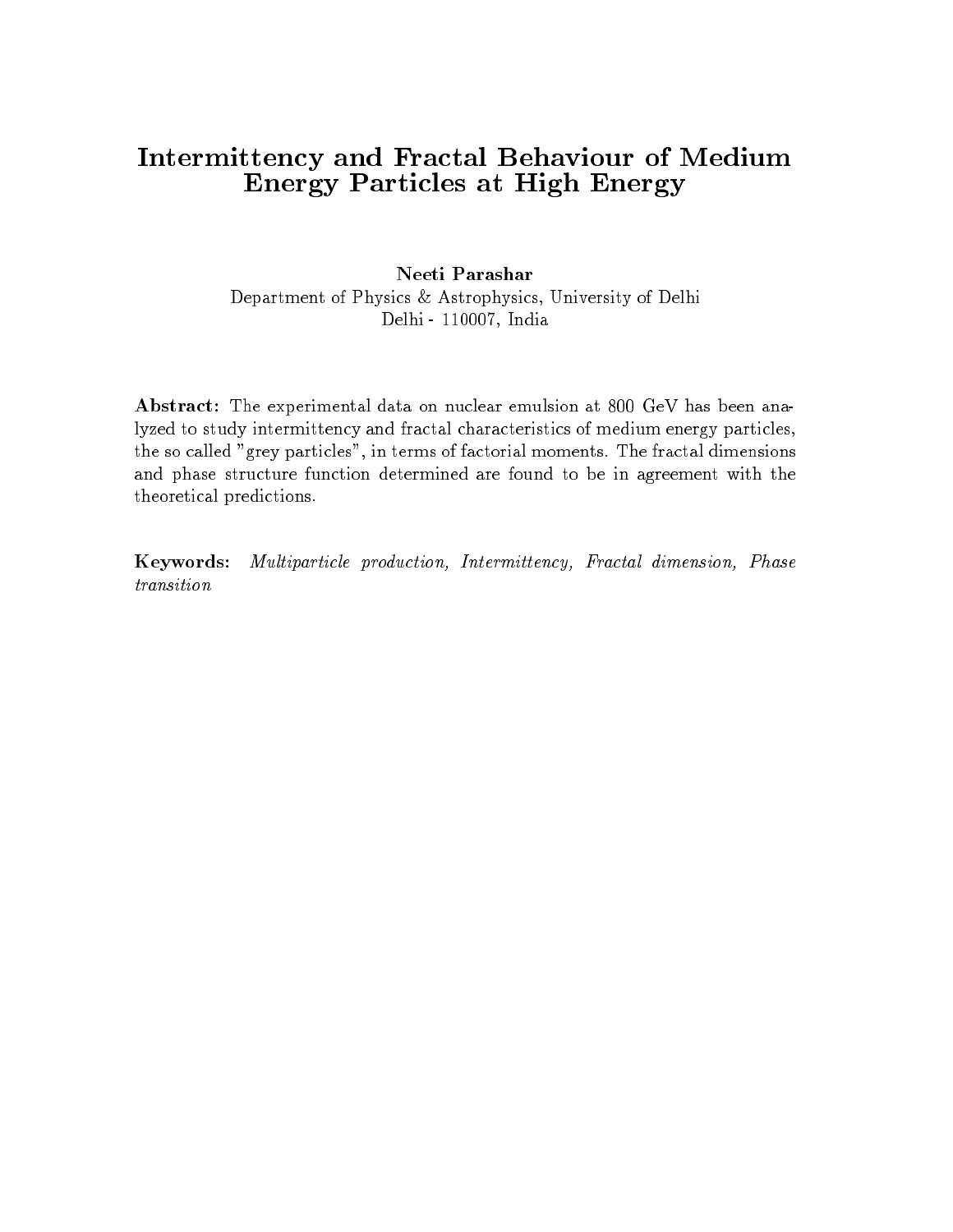#### A theory for the Morphology of Laplacian Nonlinear Growth Processes via Statistics of Equivalent Many-body Systems

Raphael Blumenfeld

Center for Nonlinear studies and Theoretical Division MS B258 Los Alamos National Laboratory Los Alamos NM 87545 USA

Abstract: The nonlinear evolution of two dimensional interfaces in Laplacian fields is discussed. By mapping the growing region conformally onto the unit disk the problem is converted to the dynamics of a many-body system. This problem is shown to be Hamiltonian, with the Hamiltonian being the complex electrostatic potential. The Hamiltonian structure allows introduction of surface effects as an external field. An extension to a continuous density of particles is presented. The results are used to formulate a first-principles statistical theory for the morphology of the interface using statistical mechanics for the many-body system. The distribution of the curvature and the moments of the growth probability along the interface are calculated exactly from the distribution of the particles. In a specic approximation the distribution of the curvature is shown to develop algebraic tails which points to the onset of fractality.

LA-UR-94-2077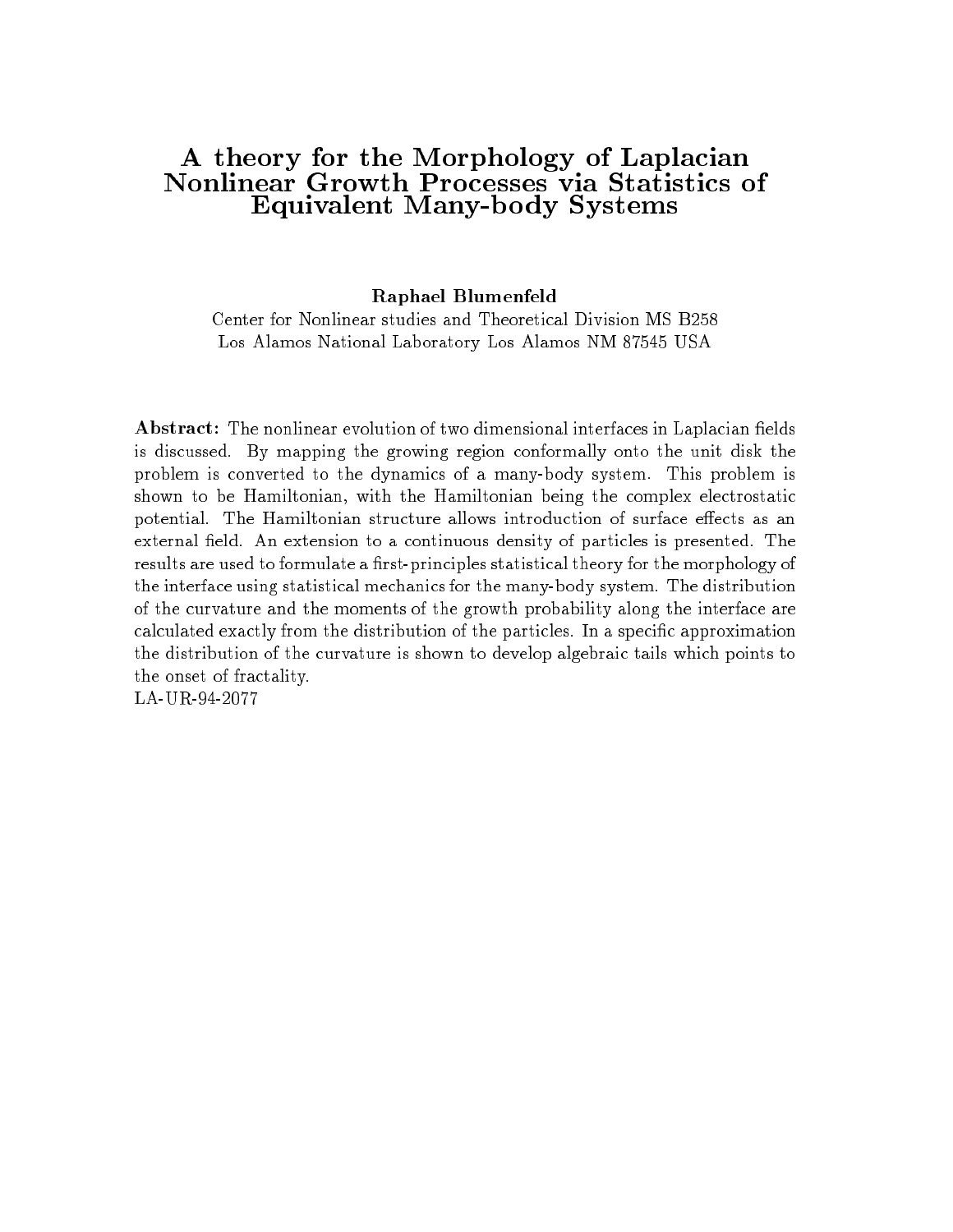#### Transition Processes on Noise-Induced Fractal Sets

#### Simon J. Fraser and Raymond Kapral

Chemical Physics Theory Group, Department of Chemistry University of Toronto Toronto, Ontario M5S 1A1, Canada

Abstract: Attractor structure and transition dynamics for dissipative, bistable oscillators driven by a periodic-dichotomous-noise process are described. The oscillator motion constitutes a smooth trajectory flow in phase space between noiseswitching events, which are Bernoulli trials on a two-branched quartic potential. This continuous-time stochastic dynamics induces a (two-branched) smooth stochastic map of the plane in discrete time. As the oscillator mass decreases, the corresponding attractor of this planar map changes, becoming fractal or quasi-atomic for intermediate and small mass. The transitions between leftand rightspecies dened in configuration space are studied in relation to the changes in attractor structure. The reactiondynamics can be understood in terms of the attractor structure in the transition region and the short and long time behaviour of the species autocorrelation function.

Keywords: Fractal attractors, noise-induced transitions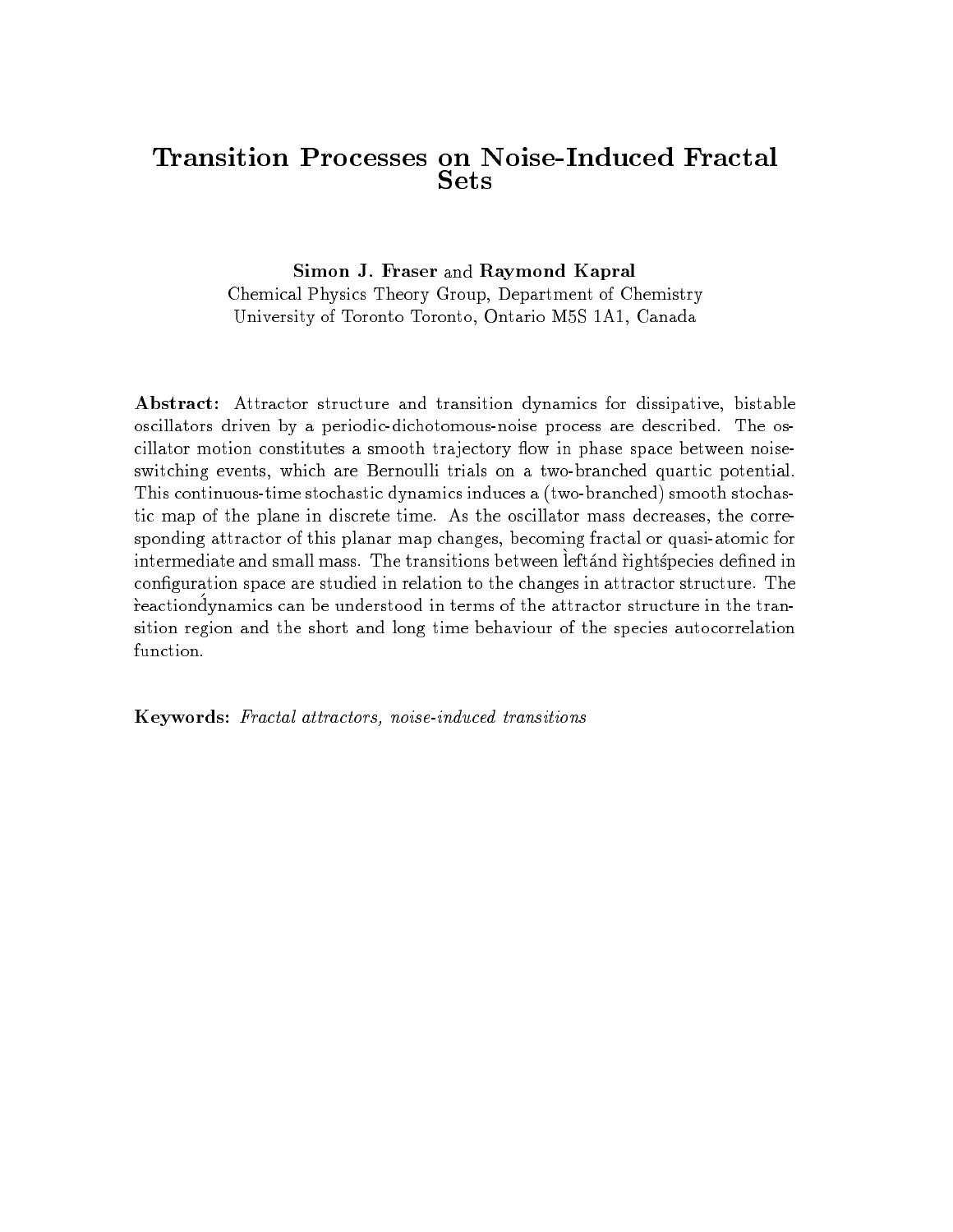# Application of the Lattice-Boltzmann Equation to Transport and Hydrodynamic Phenomena in

Alessandra  $Adrover<sup>1</sup>$  and Massimiliano Giona<sup>2</sup> 1Dipartimento di Ingegneria Chimica, Universita di Roma "La Sapienza" Via Eudossiana 18, 00184, Roma, Italy 2Dipartimento di Ingegneria Chimica, Universita di Cagliari Piazza d'Armi, 09123, Cagliari, Italy

Abstract: Lattice Boltzmann equation is a powerful tool for studying fluid dynamics and transport phenomena in complex geometries. In this article we focus attention on two classical hydrodynamic problems: creeping flow around an array of fractal objects and permeability measurements in disordered (percolating) systems.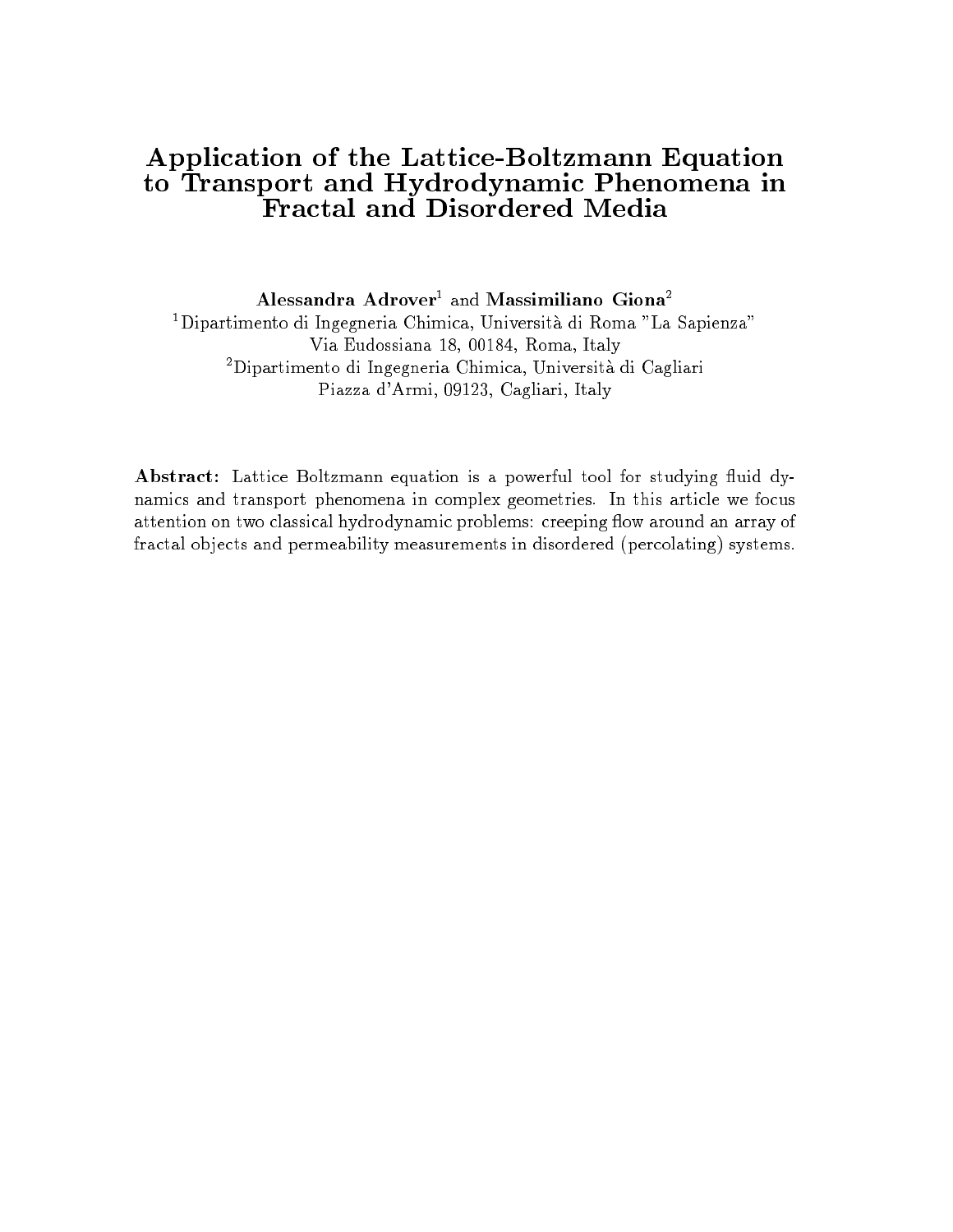#### Adsorption Equilibria in Microporous Materials: the role of Fractality and of Energetic Heterogeneity

lylassimiliano Giona<sup>-</sup>, Manuela Giustiniani<sup>-</sup> and Douglas K. Ludlow<sup>s</sup>  $1$ Dipartimento di Ingegneria Chimica, Universitá di Cagliari Piazza d'Armi, 09123 Cagliari, Italy 2Dipartimento di Ingegneria Chimica, Universita di Roma "La Sapienza" Via Eudossiana 18, 00184 Roma, Italy 3Department of Chemical Engineering, University of North Dakota Grand Forks, ND 58202-7129, USA

Abstract: We develop a thermodynamic analysis of adsorption equilibria in microporous materials, focusing on the relationship between the adsorption isotherms and the structural (energetic, geometric) parameters characterizing the adsorbate/adsorbent system. Amongst the proposed theoretical models that include fractal scaling, Keller adsorption isotherms are discussed in detail. In this model, the fractality of the adsorbent plays the role of a closure condition, which reduces the number of independent parameters. Experimental results are reported to validate this model in the case of single and multicomponent equilibria. The problems related to thermodynamic consistency and to the low pressure behaviour of adsorption isotherms are also discussed.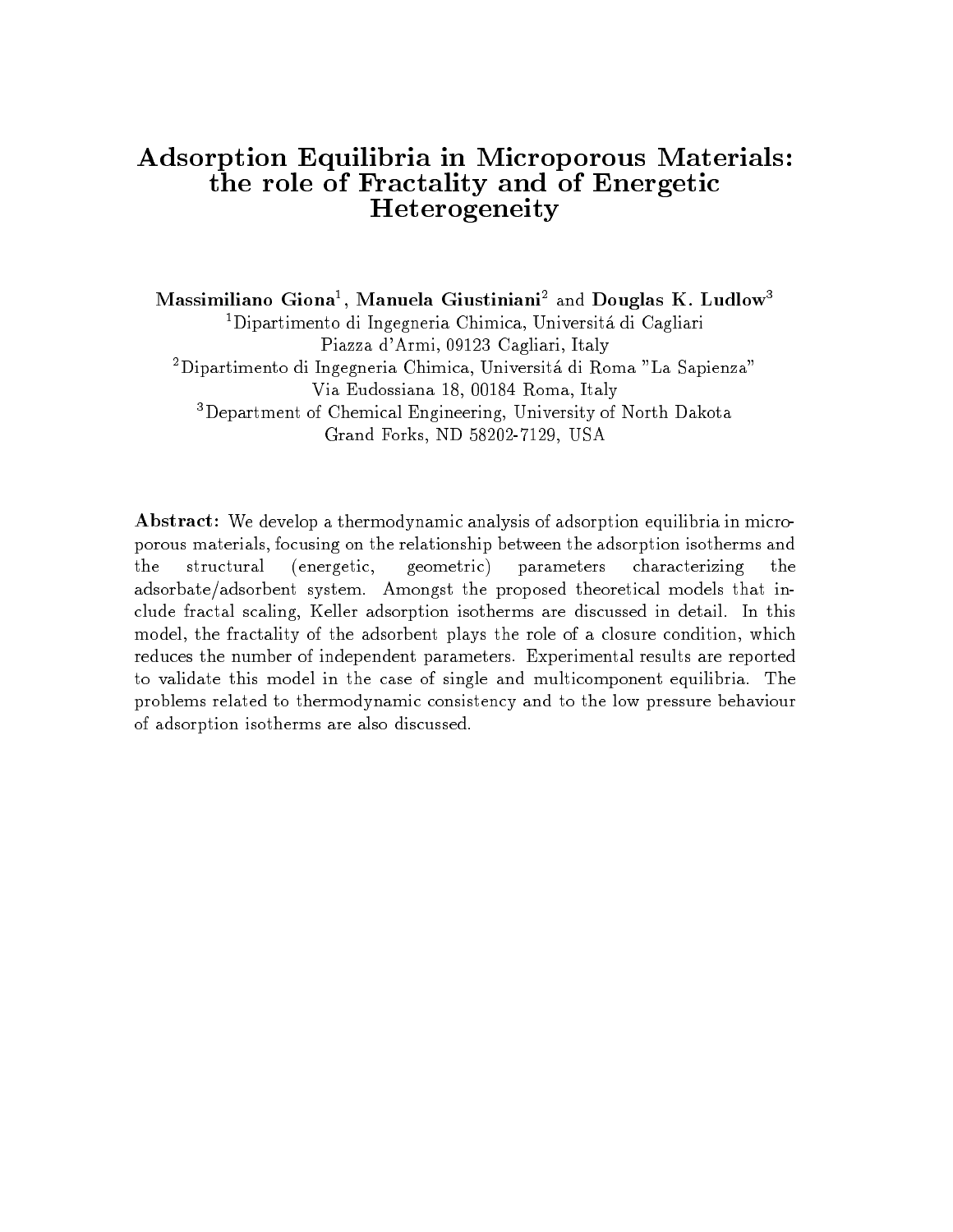#### Scale Invariance in Long-term Time Series

Marina Shabalova

Royal Netherlands Meteorological Institute (KNMI) P.O. Box 201, 3730 AE De Bilt, The Netherlands Tel: +31 30 206759Fax: +31 30 210407email: konnen@knmi.nl

Abstract: To evaluate climate variability at time scales 100-1,000,000 years, the continuous records of paleotemperatures from SPECMAP project, the extended Vostok ice-core temperature and air composition records, as well as GRIP oxygen isotope record were analyzed in terms of structure functions. It is shown that the characteristic temperature and gas concentration changes follow the scale invariant law up to time scales of about 10,000 years (smaller than formerly recognized); the parameters of structure functions depend upon site location. Although different sites yield different slopes, there is a clear evidence for a break in the scaling at time scales of about  $10,000-20,000$  years at high latitudes and of about 7,000 years in equatorial belt. At time scales larger than the scaling limit and up to 700,000 years the characteristic amplitudes of temperature variations are almost constant, with superposed on it series of local maxima and minima that corresponds to the Milankovitch periodicities. The break of scaling signies the appearance of the basic periods in climate system. The time scale corresponding to the scaling limit identifies the boundary between the random and deterministic regimes and thereby is a fundamental climatic parameter. The earlier break of scaling and the scaling exponent lower than 0.5 in equatorial sites, as well as a small range of characteristic temperature fluctuations in tropics supports the existence of stabilizing mechanisms in tropical climate, the phenomenon which is largely discussed. Several breaks in structure function of the GRIP oxygen-isotope profile and a very low exponent in scaling regime suggest a significant role of regional processes in the climate fluctuations over Greenland, with characteristic periods of a few thousand years.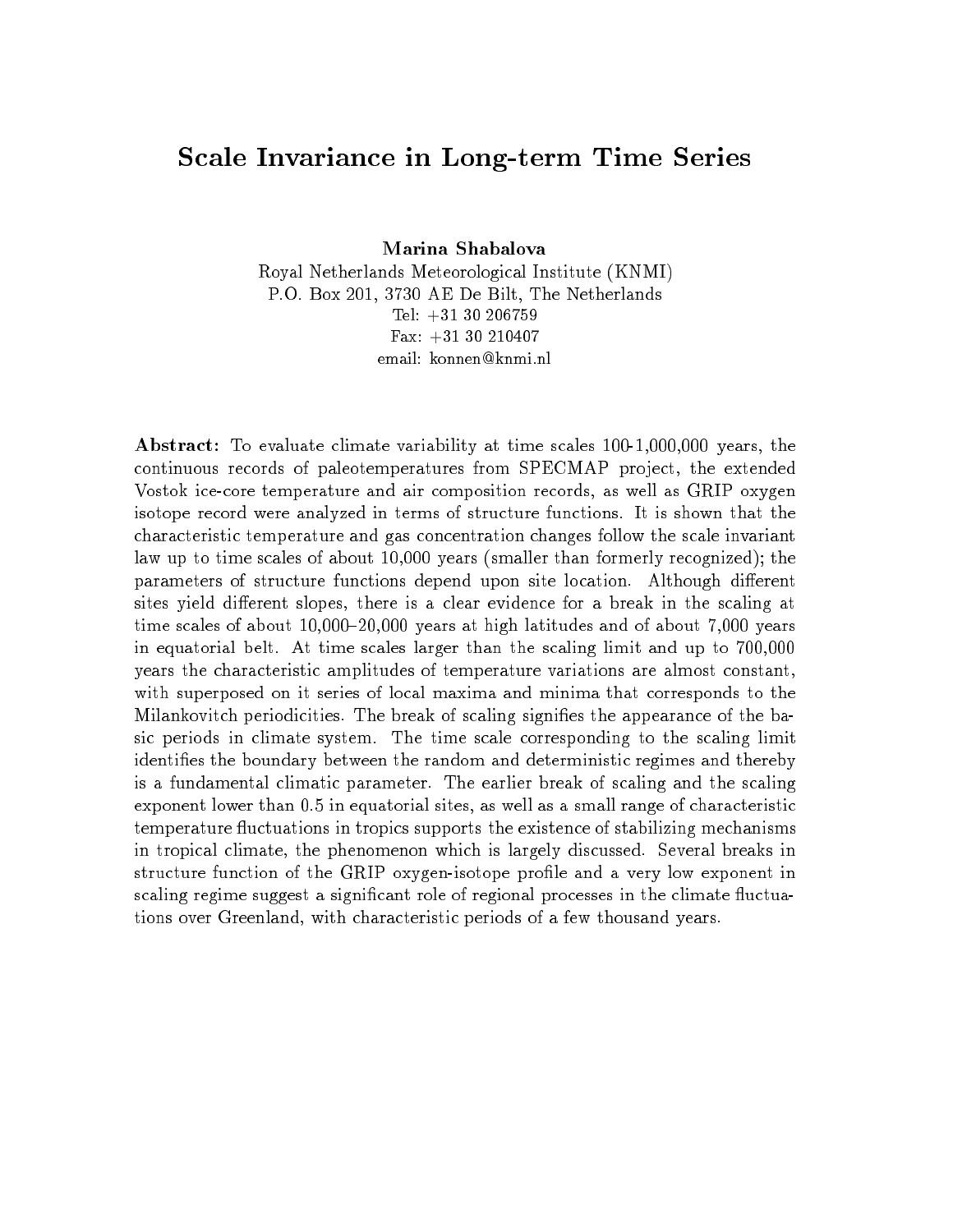#### **IFS** based on 3D Self-similar Contraction Mapping and Modeling Trees and Coral

Masaaki Shimasaki Computer Center Yasuhiro Matsusaka and Susumu Sakamoto Dept. of Computer Science and Communication Engineering, Kyushu University, Fukuoka, Japan

Abstract: We present an Iterated Function System (IFS) based on three-dimensional (3D) self-similar contraction mapping to model trees and corals. IFS is the fundamental mathematical method to generate fractal patterns, such as snow
ake and ferns. Those patterns are essentially two-dimensional. There are many references on using IFS for fractal generation, but most are concerned with 2D IFS that are related to complex variable functions, suitable for the generation of 2D fractals. We present an IFS based on truly self-similar 3D contraction mapping functions in order to model 3D tree patterns. The method has proven particularly suited when modeling Leeuwenberg's trees and corals. It can be represented in a very simple form and is suited to high-speed computations. In order to generate realistic tree images, we also propose methods to generate leaves of various patterns.

Keywords: IFS, 3D self-similar contraction mapping, fractal tree, coral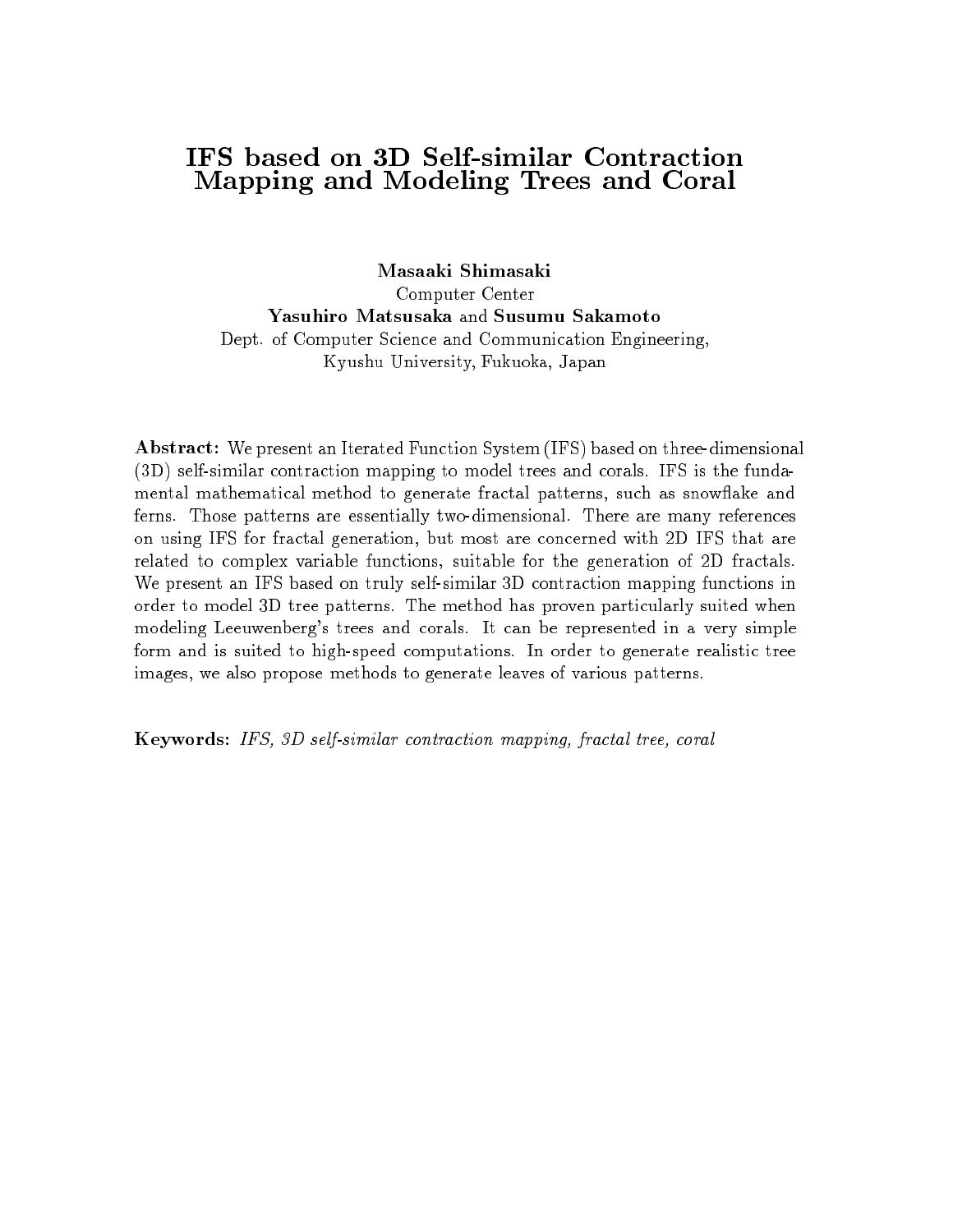#### The Temperature Dependence of Nanocluster Interface Morphology: a Monte Carlo Study

N.V. Dolgushev and S.A. Suvorov

St.Petersburg State Institute of Technology, Dept. of High Temperature Materials Moscowsky Av. 26, St.Petersburg 198013, Russia

Abstract: The Monte-Carlo simulation of two-dimensional cluster within the approach of lattice-gas model is carried out. In the context of the model used the generation of a "hanging-over" type configurations was allowed and as an opportunity of vacancies, isolated atoms and their aggregates formation were considered.  $\sigma$  the the temperature region of 0:30  $\alpha$  0:11  $\omega$ <sub>D</sub>  $\beta$  can informed dependence of the cluster interface fractal dimension on temperature was obtained. It has been proposed that the transition of linear  $D_p$  dependence to non-linear, some bounded overhead function, at the reduced temperature  $k_bT/J$  more then 0.8 is caused by a phase transition.